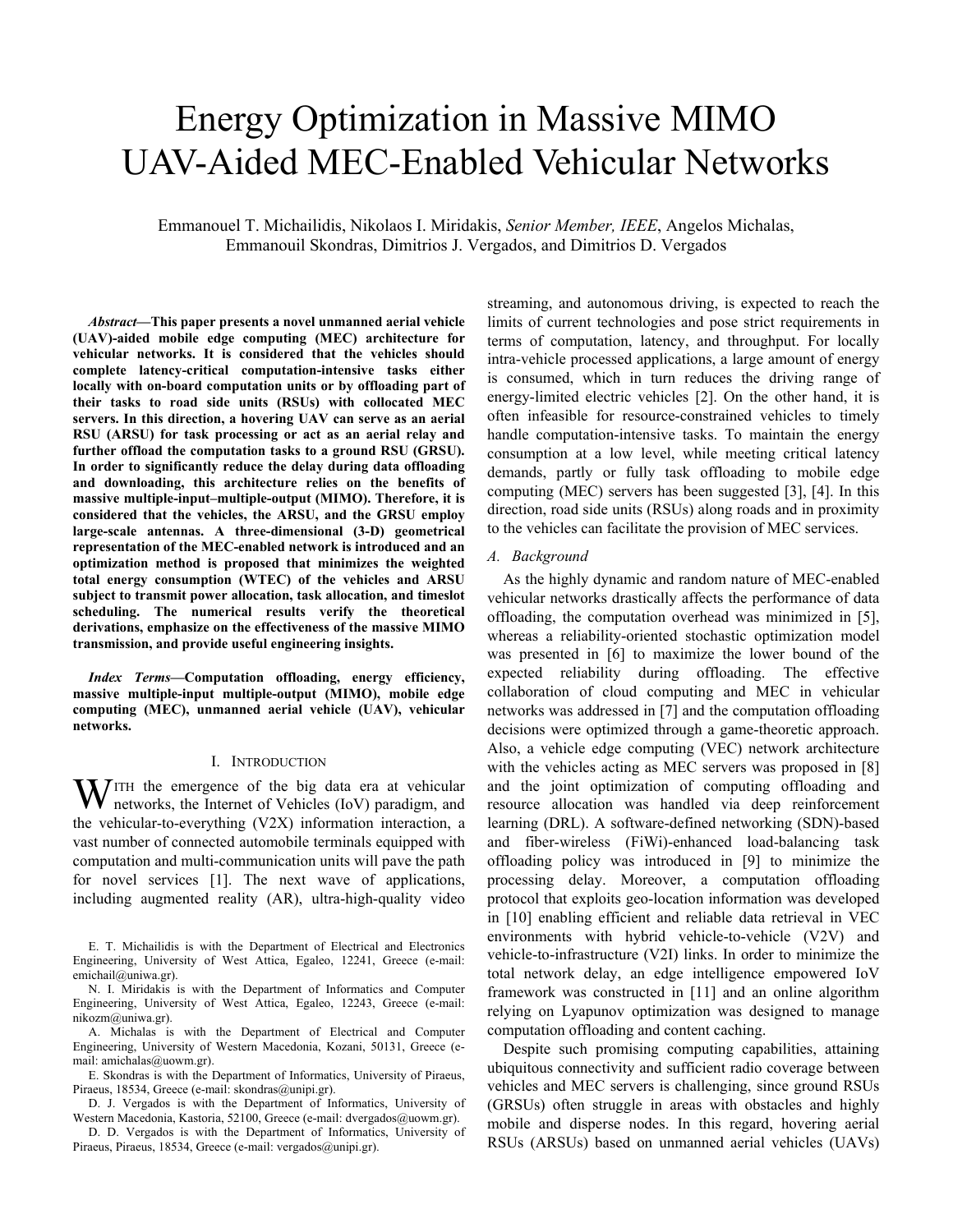can fly over connected vehicles and effectively mitigate shadowing and blockage effects thus maintaining line-of-sight (LoS) propagation [12]-[14]. Most of current work on UAVaided MEC-enabled networks has focused on energy-aware solutions both from ground users (GUs) and UAV perspective. In [15], a UAV was deployed to assist an access point (AP) to provide MEC services to GUs and an algorithm that minimizes the energy consumption was proposed. By adopting similar setups, the maximum delay [16], sum power [17], task completion time [18], average latency [19], and computation efficiency [20] were also optimized. A non-orthogonal multiple access (NOMA) scheme was studied in [21], whereas an edge-cloud system supporting virtualized network functions (VNFs) was proposed in [22]. Beyond the deterministic binary and partial task offloading, the concept of stochastic offloading was studied in [23]. In [24], the resource allocation and UAV's trajectory were optimized for a social IoV (SIoV) scenario, whereas an SDN-enabled computation offloading optimization framework for vehicular networks was proposed in [25] to minimize the execution time of the computation tasks of vehicles, under energy and quality of service (QoS) constraints. The advantage of employing UAVs as MEC servers in Cyber-Physical Systems (CPSs) was outlined in [26] and the three-dimensional (3-D) UAV's trajectory was sub-optimally optimized to extend the UAV's endurance. In [27], the use of UAV-mounted edge nodes in Long Range Wide Area Networks (LoRaWANs) for disaster management was investigated. Wireless power transfer (WPT) was also introduced to prolong network's operation time. In this respect, optimization problems were formulated to maximize the sum completed task-input bits [28] and the UAV's required energy [29]. An Internet of Things (IoT) scenario was examined in [30], while a multi-UAV-based MEC system was proposed in [31].

On another front, massive multiple-input–multiple-output (MIMO) technology has recently received unprecedented attention as a key enabler for increased spectral and energy efficiency, drastically reduced round-trip latency, and support of highly-intensive computation tasks for a large number of connected users [32]. Previous work has investigated the adoption of massive MIMO in vehicular (e.g. [33]) and UAVbased (e.g. [34], [35]) scenarios, without focusing on MEC applications. To the best of the authors' knowledge, the area of massive MIMO UAV-based MEC networks is unexplored and only single-antenna solutions have been previously studied. However, these solutions cannot properly capture the massive MIMO channel characteristics. In the context of terrestrial MIMO MEC networks, a multi-antenna NOMA architecture that enables multi-user computation offloading over the same time/frequency resources was proposed in [36]. Also, the optimization of energy consumption and maximum delay, under perfect and imperfect channel state information (CSI) estimation, was studied for MIMO [37] and massive MIMO [38] systems. Moreover, single-cell [39] and multi-cell [40] MEC networks that enable the simultaneous offloading of multiple APs were previously presented. The benefits of combining massive MIMO and millimeter wave (mmWave) frequencies in wireless local area networks (WLANs) with MEC were underlined in [41], whereas a cell-free system consisting of multiple single/multi-antenna APs with MEC servers and a central cloud server was described in [42]. Notwithstanding, these works are improper for UAV-based MEC networks, since the UAVs fly in a 3-D space and above rooftops leading to peculiar link geometry and especial mobility characteristics. To reconcile these challenging issues, newer network architectures are indispensable.

## *B. Contribution*

Motivated by the aforementioned observations, we investigate a massive MIMO UAV-aided MEC-enabled vehicular network. The major contributions of this paper are summarized as follows:

- **A novel dual-MEC network architecture** is proposed, where a UAV operates as an ARSU equipped with a MEC server and also as an intermediate decode-andforward (DF) aerial relay between vehicles and an GRSU. This architecture trades on the massive MIMO transmission and the efficient use of all computing resources. Moreover, a MEC computation offloading and downloading protocol is presented with distinct operation phases. Based on this protocol, partial offloading is applied to obtain a trade-off between energy consumption and delay.
- In order to unlock the full potential of massive MIMO, we propose **the concept of triple-sided massive MIMO**, as an extension of the single-sided [34], [43] and doublesided massive MIMO [35]. Therefore, it is considered that the vehicles, the ARSU, and the GRSU employ twodimensional (2-D) uniform rectangular planar arrays (URPAs) with a large number of antenna elements. Although there exist some practical barriers (e.g., power consumption and complexity) towards the implementation of large-scale antennas, we believe that these issues will be handed in the near future and practical transceivers will be developed [44].
- **Realistic 3-D placement and mobility modeling** of the vehicles, the ARSU, the GRSU, and the URPAs is proposed. Also, position, distance, and velocity vectors are used to accommodate the geometrical representation of the proposed network architecture and construct the massive MIMO channel matrices.
- **A multi-variable optimization problem is formulated** that intends to minimize the weighted total energy consumption (WTEC) from both the vehicles and ARSU perspective and prolong their lifetime as major network segments. The Lagrange dual method is leveraged to derive closed-form solutions for the transmit power allocation, time slot scheduling, and computation bits allocation. A subgradient-based algorithm is also constructed to expedite the optimization process. The results depict the total computation-based and communication-based delay (TCCD) and WTEC, point out the advantages of massive MIMO transmission, and validate the effectiveness of the optimization procedure.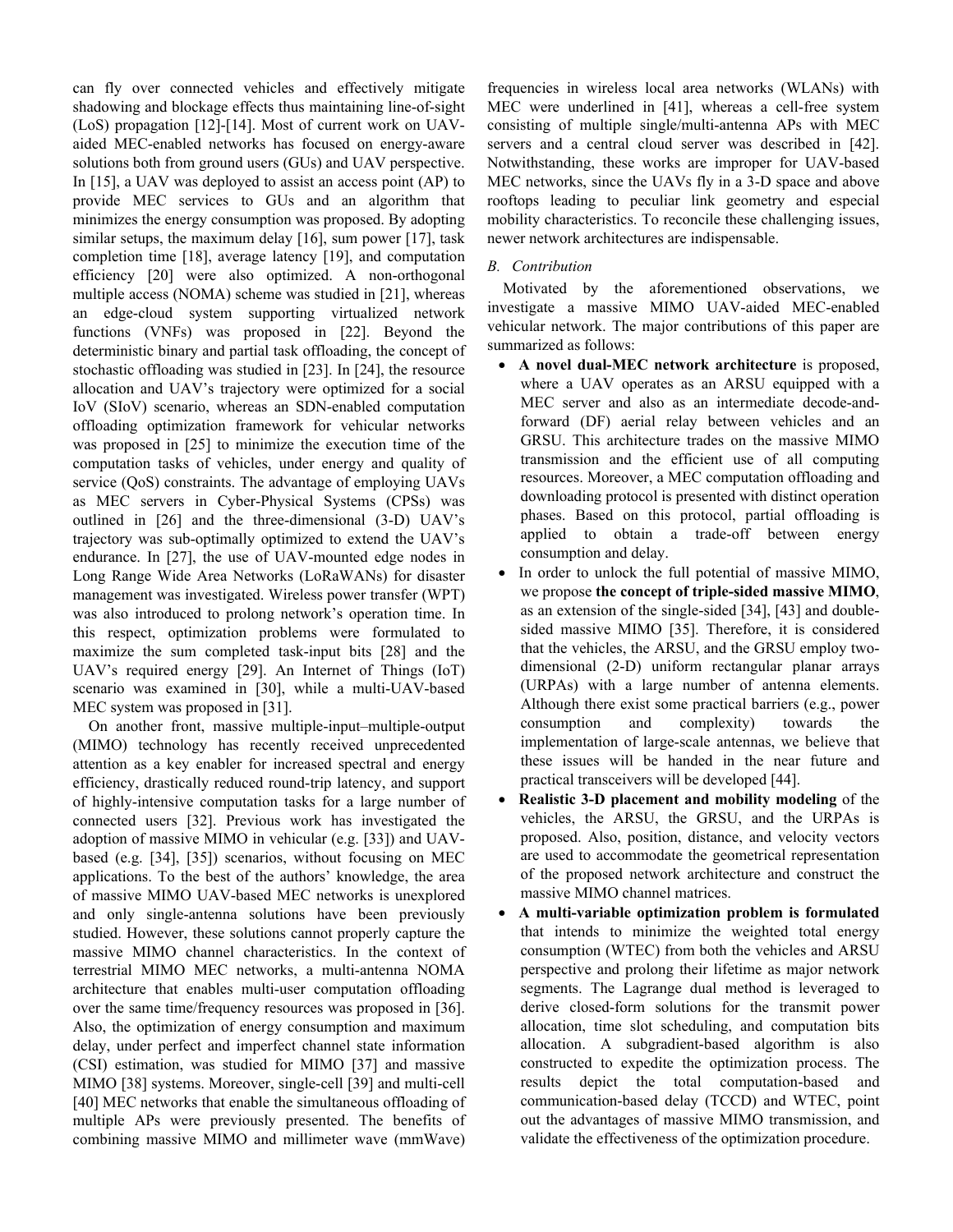### *C. Structure*

The remainder of this paper is organized as follows. Section II introduces the system model and outlines the geometrical, mobility, and channel characteristics. Section III presents the computation offloading and downloading model. Section IV formulates the optimization problem and derives its solution, whereas Section V provides numerical results. Finally, conclusions and future directions are given in Section VI.

#### II. SYSTEM MODEL

Consider a triple-sided massive MIMO MEC-enabled vehicular network that facilitates the computing offloading of *K* vehicles moving along a unidirectional road segment. Each vehicle has a latency-sensitive and bit-wise-independent computation task that can be executed partly *locally* with the on-board computing processor and partly *remotely* by computation offloading to network MEC servers. In this direction, a fixed GRSU with sufficiently powerful computation capacity and grid power supply is situated along the road. It is assumed that the *k*-th vehicle cannot directly communicate with the GRSU owing to signal blockage or severe shadowing. Thus, an ARSU is employed to enable vehicle-to-ARSU (V2U) networking facilitating the MEC services. Contrary to GRSU, the ARSU has certain computing and energy limitations that depend on its type, weight, and battery size. To preserve its energy resources, the ARSU can determine the portion of tasks that can locally process and then act as an aerial relay forwarding the remaining part of the vehicles' offloaded tasks to GRSU. By employing a sufficiently large data buffer, the ARSU can separately store the offloaded data and the computation results.

#### *A. Geometrical Characteristics and Mobility Model*

Fig. 1 illustrates the 3-D geometrical characteristics of the proposed dual-MEC network architecture. To aid our analysis, the subscripts *k*, *U*, and *R*, where  $k \in \{1, 2, \dots K\}$ , are associated with the *k*-th vehicle, ARSU, and GRSU, respectively. The (*x*, *y*, *z*) axes designate the global coordinate system (GCS), which controls the position of each network segment, with the projection  $\tilde{O}_U$  of ARSU's array center  $O_U$  positioned at the origin  $(x = 0, y = 0, z = 0)$ , where  $\tilde{O}$  denotes the projection of a point *O* onto the *xy* plane. Since the height of *k*-th vehicle (GRSU) is relatively low compared to that of ARSU, *Ok*  $(O_R)$  is almost identical to  $\tilde{O}_k(\tilde{O}_R)$ . It is considered that the *k*-th vehicle, ARSU, and GRSU employ uniform rectangular planar arrays (URPAs). The URPAs are defined by the local coordinate system (LCS), the origins of which are at URPAs' centers. More specifically, the *k*-th vehicle is equipped with an URPA with  $L_k = L_{kx} \times L_{ky}$  antennas spanning  $L_{kx}$  rows along the *x*-axis and  $L_{kv}$  columns along the *y*-axis of the LCS with equal inter-element spacing  $\delta_k$ , where  $L_k \gg 1$ . The position of URPAs in the GCS is specified by the transformation from GCS to LCS, whereas the angles  $\beta_x \in [-\pi/2, \pi/2]$  (slant angle),  $\beta_y \in [-\pi/2, \pi/2]$  (downtilt angle), and  $\beta_z \in [0, 2\pi]$ 

(bearing angle) designate a 3-D counterclockwise rotation of LCS with reference to GCS and can also describe ARSU's roll, pitch, and yaw, respectively [43]. Then, a sequence of rotations assigns the URPAs' orientation. For the position vector of antenna element  $A_{mm'}^k$  with  $m=1,2,..., L_{kx}$ ,  $m' = 1, 2, \dots, L_{ky}$ , we obtain  $\mathbf{A}_{mm'}^k = \mathbf{R} \mathbf{A}_{mm'}^{k'}$ , where

$$
\mathbf{R} = \mathbf{R}_{X} (\beta_{x}) \mathbf{R}_{Y} (\beta_{y}) \mathbf{R}_{Z} (\beta_{z}) = \begin{pmatrix} 1 & 0 & 0 \\ 0 & \cos \beta_{x} & -\sin \beta_{x} \\ 0 & \sin \beta_{x} & \cos \beta_{x} \end{pmatrix}
$$

$$
\times \begin{pmatrix} \cos \beta_{y} & 0 & \sin \beta_{y} \\ 0 & 1 & 0 \\ -\sin \beta_{y} & 0 & \cos \beta_{y} \end{pmatrix} \begin{pmatrix} \cos \beta_{z} & -\sin \beta_{z} & 0 \\ \sin \beta_{z} & \cos \beta_{z} & 0 \\ 0 & 0 & 1 \end{pmatrix}, \quad (1)
$$

 $\mathbf{A}_{mm'}^{k} = \left[ x_{mm'}^{k}, y_{mm'}^{k}, 0 \right]^T$  is the antenna vector in the LCS,

$$
x_{mm'}^{k} = \begin{cases} -(L_{kx} - 2m + 1)\delta_k / 2, \ m < (L_{kx} + 1) / 2 \\ (L_{kx} - 2m + 1)\delta_k / 2, \ m \ge (L_{kx} + 1) / 2 \end{cases}
$$
 (2)  

$$
y_{mm'}^{k} = \begin{cases} -(L_{ky} - 2m' + 1)\delta_k / 2, \ m' < (L_{ky} + 1) / 2 \\ (L_{ky} - 2m' + 1)\delta_k / 2, \ m' \ge (L_{ky} + 1) / 2 \end{cases}
$$
 (3)

and  $\left(\cdot\right)^{T}$  denotes the transpose operation. By replacing the indices, the position vectors  $A_{pp'}^U$  and  $A_{qq'}^R$  of antenna elements  $A_{pp'}^A$  and  $A_{qq'}^R$ , respectively, are similarly defined.



Fig. 1. The geometrical characteristics of the proposed triple-sided massive MIMO UAV-aided MEC-enabled vehicular network, where an ARSU assists the *k*-th vehicle execute its offloaded computing task and also acts as an aerial relay to further transmit part of this task to an GRSU for computing.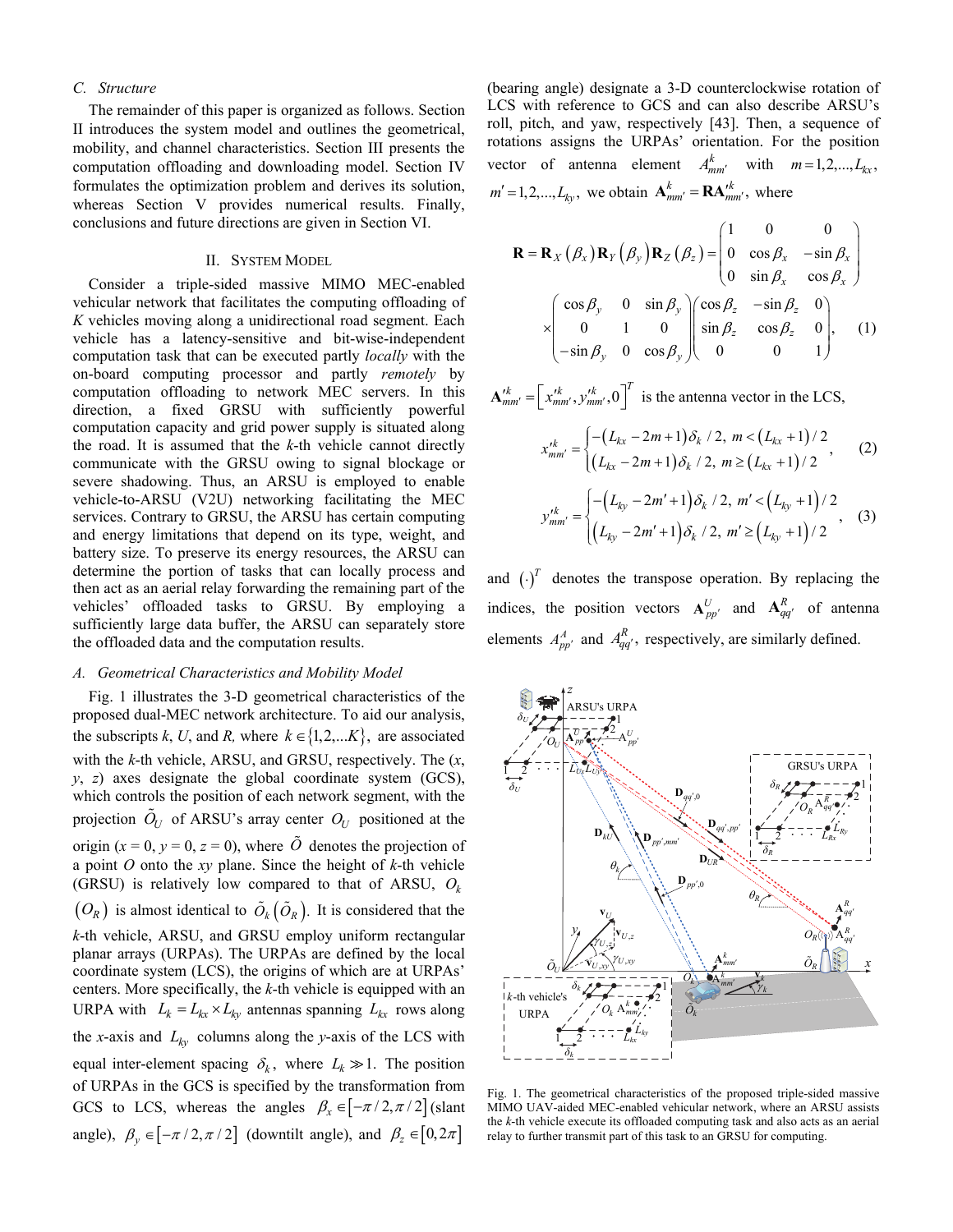Based on Fig. 1,  $\mathbf{D}_{pp',mm'} = \mathbf{D}_{pp',0} - \mathbf{A}_{mm'}^k$  is the distance vector between  $A_{mm'}^k$  and  $A_{pp'}^U$ ,  $D_{pp',0} = D_{kU} + A_{pp'}^U$  is the distance vector between the *k*-vehicle array center and  $A_{pp}^U$ ,  $\mathbf{D}_{kU} = \left[ h_U / \tan \theta_k, 0, h_U \right]^T$  is the distance vector between the *k*-vehicle and ARSU array centers,  $h_U$  is the altitude of the ARSU antenna array, and  $\theta_k$  is the elevation angle of ARSU relative to  $O_k$ . The other distance vectors can be similarly defined. Moreover,  $\mathbf{v}_k = v_k [\cos \gamma_k, \sin \gamma_k, 0]^T$  and  $\mathbf{v}_U =$  $v_U \left[ \cos \gamma_{U,xy} \cos \gamma_{U,z}, \sin \gamma_{U,xy} \cos \gamma_{U,z}, \sin \gamma_{U,z} \right]^T$  denote the velocity vectors of the *k*-vehicle and the ARSU, respectively,  $v_k(v_U)$  is the instantaneous velocity of the *k*-vehicle (ARSU),  $\gamma_k(\gamma_{U,xy})$  is the azimuth angle that controls the moving direction of the *k*-vehicle (ARSU) in the azimuth domain, and  $\gamma_{U,z}$  is the elevation angle that characterizes possible rising, diving, and hovering operations of the ARSU.

The total energy of ARSU is limited. Thus, the flying period is restrained by  $T_{U}$ . For convenience, adequately small constant  $\tau$  is used to divide  $T_U$  into *N* timeslots. In each timeslot  $n \in \{1, 2, \ldots N\}$ , the *k*-th vehicle and the ARSU can be considered to be static, whereas their antenna position vectors are updated, respectively, as  $\mathbf{A}_{mm'}^k[n+1] = \mathbf{A}_{mm'}^k[n] + \mathbf{v}_k[n]\tau$ and  $\mathbf{A}_{pp'}^U[n+1] = \mathbf{A}_{pp'}^U[n] + \mathbf{v}_U[n]\tau$  with  $\mathbf{A}_{mm'}^k(t) =$  $A_{mm'}^k(\tau n) = A_{mm'}^k[n]$  and  $A_{pp'}^U(t) = A_{pp'}^U(\tau n) = A_{pp'}^U[n].$ Note that the distance vectors are also updated accordingly.

Based on [26], we model the energy consumption during flight in the *n*-th timeslot for a fixed-wing ARSU as

$$
E_{f1,fw}[n] = \tau \left( c_1 \left\| \mathbf{v}_{U,xy}[n] \right\|^3 + \frac{c_2}{\left\| \mathbf{v}_{U,xy}[n] \right\|} + c_3 \left\| \mathbf{v}_{U,z}[n] \right\| \right), (4)
$$

where  $c_1$  and  $c_2$  are constants depending on the ARSU's weight, wing area, and air density,  $c_3$  is a constant associated with ARSU's descending/ascending,  $\mathbf{v}_{U,xy}[n]$  and  $\mathbf{v}_{U,z}[n]$ are the horizontal and vertical ARSU velocity vector, respectively, with  $\mathbf{v}_U[n] = \mathbf{v}_{U,x_V}[n] + \mathbf{v}_{U,z}[n]$ , and  $\|\cdot\|$  is the Euclidean norm. For a rotary-wing ARSU, the energy consumption during flight can be modelled as [26]

$$
E_{f l, r w} [n] = \tau \left( P_0 \left( 1 + \frac{3 \left\| \mathbf{v}_{U, xy} [n] \right\|^2}{v_{\text{tip}}^2} \right) + \frac{1}{2} d_r s \rho G \left\| \mathbf{v}_{U, xy} [n] \right\|^3 \right)
$$

$$
+ P_1 \sqrt{\sqrt{1 + \frac{\left\| \mathbf{v}_{U, xy} [n] \right\|^4}{4v_0^2} - \frac{\left\| \mathbf{v}_{U, xy} [n] \right\|^2}{2v_0^2}} + P_2 \left\| \mathbf{v}_{U, z} [n] \right\|} \right), (5)
$$

where  $P_0$  and  $P_1$  describe the blade profile power and induced power, respectively, *P*<sub>2</sub> controls the descending/ascending power,  $v_{\text{tip}}$  is the tip speed of rotor blade,  $v_0$  is the mean rotor induced velocity,  $d_r$  is the fuselage drag ratio, *s* is the rotor solidity,  $\rho$  is the air density, and  $G$  is the rotor disc area.

### *B. Wireless Transmission Model*

In each timeslot the *k*-th vehicle and the ARSU move over a small distance. Thus, the channel coefficients are keeping unchanged and can be estimated using uplink and downlink orthogonal pilot sequences (prior to data transmission) at the start of each timeslot [45]. Overall, the channel is described by a series of channel snapshots for different placement of the *k*th vehicle and the ARSU in each timeslot. It is assumed that the V2U, ARSU to GRSU (U2R), GRSU to ARSU (R2U), and ARSU to *k*-vehicle (U2V) channels are dominated by LoS links within the short frame  $T_U$ , as also indicated by recent measurements in several propagation environments [46]-[49]. Based on [35], [43], the channel coefficient between antenna elements  $A_{mm'}^k$  and  $A_{pp'}^U$  can be written

$$
g_{pp',mm'}[n] = \sqrt{\beta_{kU}[n]} h_{pp',mm'}[n], \qquad (6)
$$

where

$$
\beta_{kU}\left[n\right] = \beta_0 \left\| \mathbf{D}_{kU}\left[n\right] \right\|^{-\alpha},\tag{7}
$$

$$
h_{pp',mm'}[n] = \exp\left[j\left(2\pi f_{pp',mm'}[n] + \varphi_{pp',mm'}[n]\right)\right],\tag{8}
$$

$$
f_{pp',mm'}[n] = \frac{\langle \mathbf{D}_{kU}[n] + \mathbf{A}_{pp'}^{U}[n] - \mathbf{A}_{mm'}^{k}[n], \mathbf{v}_{k}[n] - \mathbf{v}_{U}[n] \rangle}{\lambda \|\mathbf{D}_{kU}[n] + \mathbf{A}_{pp'}^{U}[n] - \mathbf{A}_{mm'}^{k}[n] \|},\tag{9}
$$

$$
\varphi_{pp',mm'}[n] = \frac{2\pi \left\| \mathbf{D}_{kU}\left[n\right] + \mathbf{A}_{pp'}^{U}\left[n\right] - \mathbf{A}_{mm'}^{k}\left[n\right] \right\|}{\lambda},\qquad(10)
$$

 $\beta_0$  is the channel gain at a reference distance  $d_0 = 1$  m,  $\alpha$  is the path-loss exponent,  $\langle \cdot, \cdot \rangle$  is the inner product operator, and *λ* is the carrier wavelength. Since  $||\mathbf{D}_{kU}[n]|| \gg \{\delta_k, \delta_U\}$ , the path-loss parameter  $\beta_{kU}[n]$  is invariable over  $L_k$  and  $L_U$ . The massive MIMO channel between the *k*-vehicle and the ARSU in the *n*-th time slot can be described by the matrix  $[n] = \left[g_{pp',mm'}[n]\right]_{L_V \times L_k} \in \mathbb{C}^{L_V \times L_k},$  $\mathbf{G}_{kU}\left[n\right] = \left[g_{pp',mm'}\left[n\right]\right]_{L_l \times L_k} \in \mathbb{C}^{L_l \times L_k}$ , which can be expressed as

$$
\mathbf{G}_{kU}\left[n\right] = \mathbf{H}_{kU}\left[n\right]\mathbf{F}_{kU}^{1/2}\left[n\right],\tag{11}
$$

where  $\mathbf{H}_{kU}[n] = \left[ h_{pp',mm'}[n] \right]_{L_V \times L_k}$  is a  $L_V \times L_k$  matrix and  $\mathbf{F}_{kU}[n] = \left[ \beta_{kU}[n] \right]_{L_k \times L_k}$  is a  $L_k \times L_k$  diagonal matrix. The channel matrices for the other links can be similarly defined by using (11) and properly replacing the indices. However, in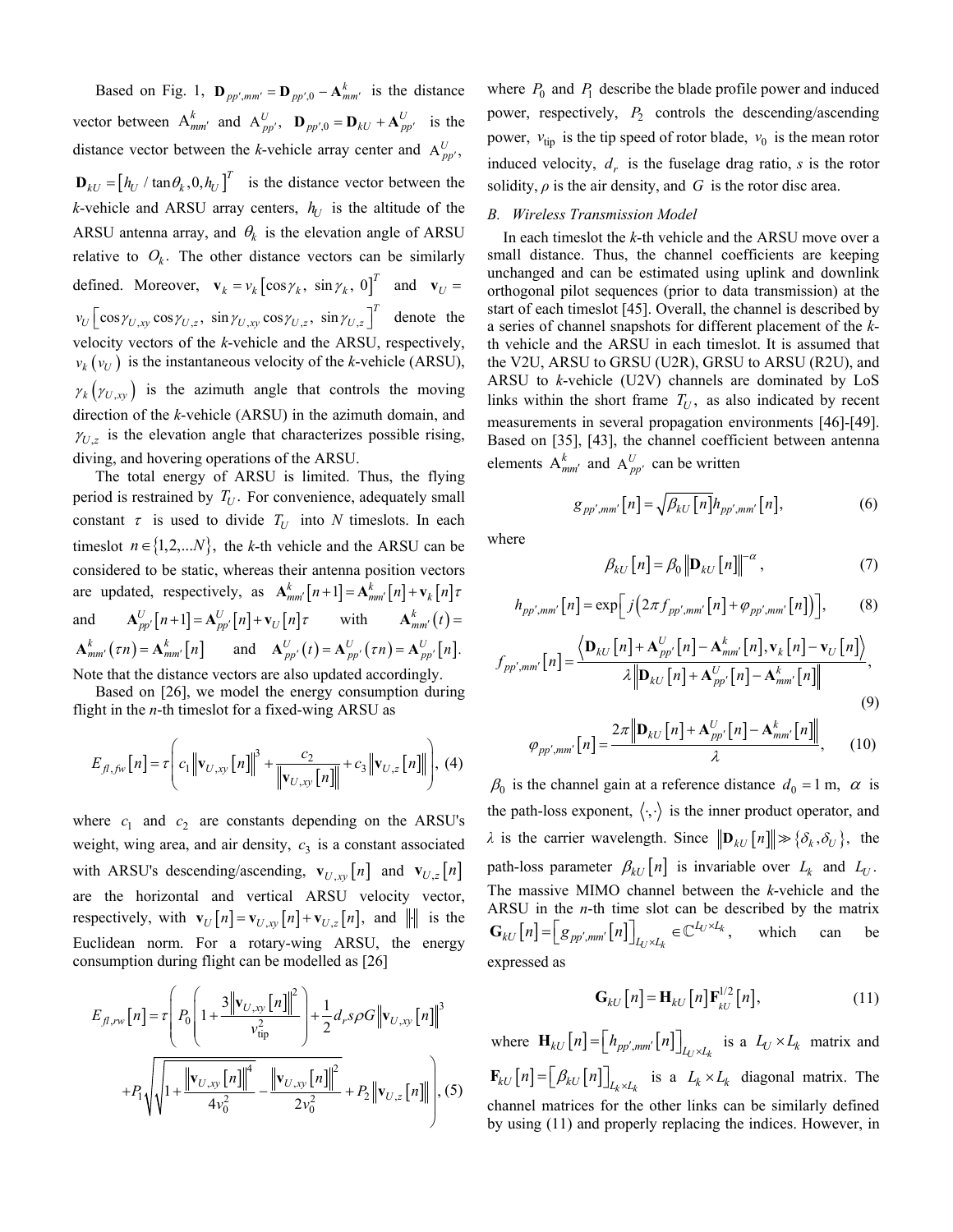the U2R and R2U cases, the channel coefficients are only affected by the movement of ARSU, since GRSU is static.

The achievable rate of the V2U massive MIMO channel can be expressed as

$$
r_{kU}\left[n\right] = B \sum_{l=1}^{\min\{L_k, L_U\}} \log_2\left(1 + \frac{p_k^{\text{off}}\left[n\right] \lambda_{kU,l}^2\left[n\right]}{BN_0L_k}\right),\tag{12}
$$

where *B* is the allocated bandwidth,  $p_k^{\text{off}}[n]$  is the transmit power of the *k*-th vehicle,  $N_0^{-1}$  is the variance of the additive white Gaussian noise (AWGN) at ARSU, and  $\left\{\lambda_{kU,l}\left[n\right]\right\}_{l=1}^{\min\left(L_{k},L_{U}\right)}$  $\lambda_{kU,l} [n]_{l=1}^{\text{num}(L_k, L_l)}$  are the singular values of  $\mathbf{G}_{kU}[n]$ . Using (12) and appropriately replacing the indices, the achievable rates  $r_{UR}$ ,  $r_{RU}$ , and  $r_{Uk}$  of the U2R, R2U, and U2V massive MIMO channels, respectively, can be obtained.

## III. COMPUTATION OFFLOADING AND DOWNLOADING MODEL

We define  $l_k = \{c_k, b_k, \xi_k\}$  the computation task of the *k*-th vehicle, where  $c_k > 0$  is the number of required central processing unit (CPU) cycles per bit,  $b_k$  is the task-input data size (in bits),  $c_k b_k$  is the total required number of CPU cycles, and  $\xi_k$  is the proportionality ratio between offloaded data and computed results. The maximum CPU frequency at the *k*-th vehicle and the ARSU is denoted as  $f_{k,\text{max}}$  and  $f_{U,\text{max}}$ , respectively, with  $f_{k,\text{max}} < f_{U,\text{max}}$ , whereas  $c_U > 0$  denotes the number of required CPU cycles per bit at the ARSU. Since the computational resources of the *k*-th vehicle are limited, more computing power is required to accomplish its task within the maximum allowable latency (task deadline)  $\eta_k \leq T_U$ . In this regard, partial task offloading is exploited. Hence, the *k*-th vehicle offloads to ARSU and GRSU (via relaying) part of its task in each timeslot. The computation task at the *k*-vehicle in a given timeslot is partitioned as

$$
b_k[n] = b_{k,l}[n] + b_{k,l} [n] + b_{k,R}[n] \ge b_{k,\min}[n], \qquad (13)
$$

where  $b_{k,l}[n]$ ,  $b_{k,l}[n]$ , and  $b_{k,l}[n]$  are the computation bits allocated for local computing, offloading to ARSU for computing, and offloading to GRSU for computing via ARSU, respectively. Besides,  $b_{k,min}$  are the minimum task bits that should be periodically completed in each timeslot. Note that the case that  $\eta_k = T_U$  is only considered in this paper  $\forall k$ .

#### *A. Transmission Delay and Computation Delay*

In order to implement the data offloading and downloading processes, while avoiding interference among the vehicles, each timeslot is fairly divided into *K* equal durations  $\left\{\tau_k[n]\right\}_{k=1}^K$  with  $\sum_{k=1}^K \tau_k[n] = \tau$ . Contrary to previous work on conventional UAV-based MEC networks with single antennas (e.g., [15], [30]), the use of massive MIMO can meaningfully shorten the transmission time thus rendering the duration of data offloading, computing, and downloading comparable. Thus, a protocol for data transmission and data computation with five distinct operation phases is proposed. As shown in Fig. 2,  $\tau_k^{\text{off}}[n] = b_{k,UR}[n]/R_{kU}$  is the transmission time for offloading the bits  $b_{k,UR}[n] = b_{k,U}[n] + b_{k,R}[n]$  from the *k*-th vehicle to the ARSU (Phase 1);  $\tau_{k,U}^{\text{off}}[n] = b_{k,R}[n] / r_{UR}$  is the transmission time for offloading  $b_{k,R}[n]$  from ARSU to GRSU via relaying (Phase 2);  $\tau_{k, cU}[n] = c_U b_{k,U}[n]/f_{U,\text{max}}$  is the computation delay at the ARSU (Phase 3);  $\tau_{k,U}^{\text{down}}[n] = \tilde{b}_{k,U}[n] / R_{Uk}$  is the transmission time for downloading  $\tilde{b}_{k,l} [n] = \xi_k b_{k,l} [n]$  from the ARSU to the *k*-th vehicle (Phase 4); and  $\tau_{k,R}^{\text{dow}}[n] = \tilde{b}_{k,R}[n] / R_{Uk}$  is the transmission time for downloading  $\tilde{b}_{k,R}[n] = \xi_k b_{k,R}[n]$  from the ARSU to the *k*-th vehicle (Phase 5). Note that the downloading transmission time for the R2U channel is omitted, since there are no transmit power constraints at the GRSU side. Also, the computing time at the GRSU is negligible, whereas the decision time for task partitioning is very short compared to the entire latency and can be neglected as well. It is assumed that the vehicle can simultaneously carry out local computing and bits offloading, whereas the local computation delay  $\tau_{k, cl}[n] = c_k b_{k,l}[n] / f_{k, max}$  can span a timeslot  $\tau$ . Overall, the following time allocation constraints should be satisfied:

$$
0 \leq \left\{ \tau_k^{\text{off}}\left[n\right], \tau_{k,U}^{\text{off}}\left[n\right], \tau_{k,cU}\left[n\right], \tau_{k,U}^{\text{dow}}\left[n\right], \tau_{k,R}^{\text{dow}}\left[n\right], \frac{\tau_{k,cI}\left[n\right]}{K} \right\} \leq \frac{\tau}{K},\tag{14}
$$

$$
\tau_k^{\text{off}}[n] + \tau_{k,U}^{\text{off}}[n] + \tau_{k,cU}[n] + \tau_{k,U}^{\text{dow}}[n] + \tau_{k,R}^{\text{dow}}[n] \le \frac{\tau}{K}.
$$
 (15)

As the bits offloading (or bits downloading) cannot outreach the rate capabilities of the massive MIMO channels, we obtain the following constraints:



Fig. 2. The data transmission and data computation protocol.

<sup>&</sup>lt;sup>1</sup> Without loss of generality, we assume that  $N_0$  is the variance of the AWGN at any network node.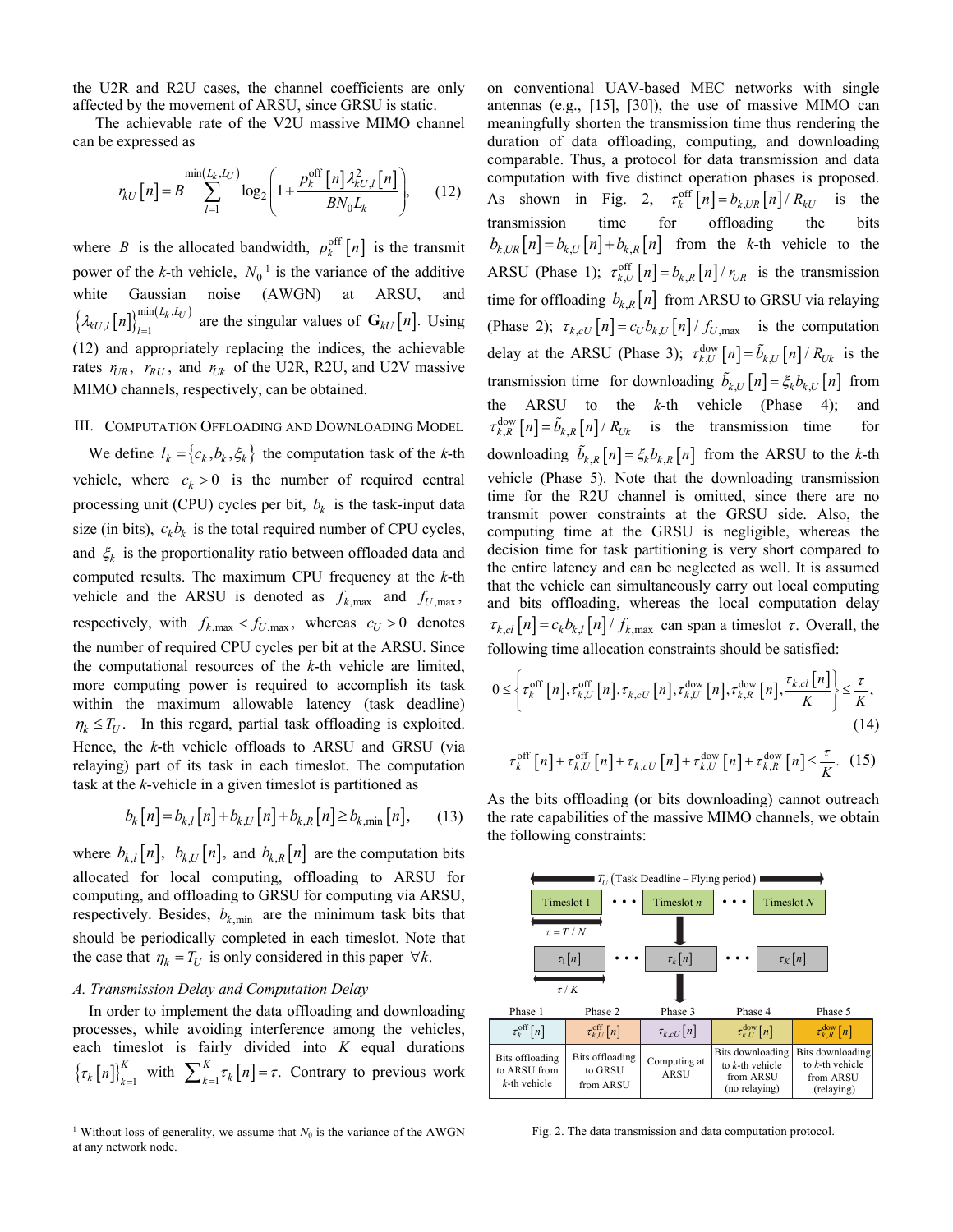$$
b_{k,UR}\left[n\right] \leq \tau_k^{\text{off}}\left[n\right]r_{kU}\left[n\right],\tag{16}
$$

$$
b_{k,R}\left[n\right] \leq \tau_{k,U}^{\text{off}}\left[n\right]r_{l,R}\left[n\right],\tag{17}
$$

$$
\tilde{b}_{k,U}[n] \le \tau_{k,U}^{\text{dow}}[n] r_{Uk}[n],\tag{18}
$$

$$
\tilde{b}_{k,R}\left[n\right] \leq \tau_{k,R}^{\text{dow}}\left[n\right]r_{Uk}\left[n\right].\tag{19}
$$

#### *B. Energy Consumption*

The energy consumed for data offloading (or computed data downloading) at Phases 1, 2, 4, and 5, respectively, can be expressed as

$$
E_k^{\rm off}\left[n\right] = p_k^{\rm off}\left[n\right]\tau_k^{\rm off}\left[n\right] \le P_{k,\max}^{\rm off}\tau_k^{\rm off}\left[n\right],\tag{20}
$$

$$
E_{k,U}^{\text{off}}\left[n\right] = p_{k,U}^{\text{off}}\left[n\right]\tau_{k,U}^{\text{off}}\left[n\right] \le P_{k,A,\text{max}}^{\text{off}}\tau_{k,U}^{\text{off}}\left[n\right],\tag{21}
$$

$$
E_{k,U}^{\text{dow}}[n] = p_{k,U}^{\text{dow}}[n] \tau_{k,U}^{\text{dow}}[n] \le P_{k,U,\text{max}}^{\text{dow}} \tau_{k,U}^{\text{dow}}[n],\qquad(22)
$$

$$
E_{k,R}^{\text{dow}}\left[n\right] = p_{k,R}^{\text{dow}}\left[n\right] \tau_{k,R}^{\text{dow}}\left[n\right] \le P_{k,R,\text{max}}^{\text{dow}} \tau_{k,R}^{\text{dow}}\left[n\right],\tag{23}
$$

where  $p_{k,U}^{\text{off}}[n]$ ,  $p_{k,U}^{\text{dow}}[n]$ , and  $p_{k,R}^{\text{dow}}[n]$  are the transmit powers in Phases 2, 4, and 5, respectively, and  $P_{k,\text{max}}^{\text{off}}$ ,  $P_{k,U,\text{max}}^{\text{off}}$ ,  $P_{k,U,\text{max}}^{\text{down}}$ , and  $P_{k,R,\text{max}}^{\text{down}}$  are the maximum transmit powers at Phases 1, 2, 4, and, 5, respectively. In each timeslot, the energy consumption for local intra-vehicle and ARSU computing can be, respectively, expressed as [50]

$$
E_{k,cl}[n] = P_{k,cl} \tau_{k,cl}[n] \equiv \kappa_k c_k^3 (b_{k,l}[n])^3 \tau^{-2}, \qquad (24)
$$

$$
E_{k,cU}[n] = P_{k,cU} \tau_{k,cU}[n] \equiv \kappa_U c_U^3 K^2 (b_{k,U}[n])^3 \tau^{-2}, \quad (25)
$$

where  $P_{k,cl} = \kappa_k f_{k,\text{max}}^3$  and  $P_{k,cl} = \kappa_U f_{U,\text{max}}^3$  is the power consumption of the CPU at the *k*-th vehicle and at the ARSU, respectively [50], and  $\kappa_k > 0$  and  $\kappa_U > 0$  are the effective capacitance coefficient that rely on the chip architecture at the *k*-th vehicle and at the ARSU, respectively.

### IV. PROBLEM FORMULATION AND OPTIMIZATION

Considering a dual-MEC UAV-aided massive MIMO vehicular network, a novel multi-variable optimization problem is formulated to minimize the WTEC. This problem is explicitly subjected to physical layer parameters, such as the transmit power allocation, as well as the massive MIMO uplink and downlink data rates. Also, this problem accounts for timeslot scheduling and task allocation. Towards this end, the optimization problem is formulated as

$$
\text{(P1):} \quad \min_{\mathbf{B}, \mathbf{P}, \tau} \sum_{n=1}^{N} \left( \left( \sum_{k=1}^{K} w_k E_k \left[ n \right] \right) + w_U E_U \left[ n \right] \right) \tag{26a}
$$

s.t. 
$$
b_{k,l}[n] + b_{k,U}[n] + b_{k,R}[n] \ge b_{k,\min}[n]
$$
 (26b)

$$
b_{k,l}[n] \ge 0, b_{k,l}[n] \ge 0, b_{k,R}[n] \ge 0
$$
 (26c)

$$
0 \le \tau_k^{\text{off}}[n] \le \frac{\tau}{K}, \ 0 \le \tau_{k,U}^{\text{off}}[n] \le \frac{\tau}{K}, \ 0 \le \frac{c_U b_{k,U}[n]}{f_{U,\text{max}}} \le \frac{\tau}{K},
$$
  

$$
0 \le \tau_{k,U}^{\text{down}}[n] \le \frac{\tau}{K}, \ 0 \le \tau_{k,R}^{\text{down}}[n] \le \frac{\tau}{K}, \ 0 \le \frac{c_k b_{k,I}[n]}{f_{k,\text{max}}} \le \tau \ (26d)
$$

$$
\tau_k^{\text{off}}[n] + \tau_{k,U}^{\text{off}}[n] + \frac{c_U b_{k,U}[n]}{f_{U,\text{max}}} + \tau_{k,U}^{\text{dow}}[n] + \tau_{k,R}^{\text{dow}}[n] \le \frac{\tau}{K}(26e)
$$

$$
b_{k,U}[n] + b_{k,R}[n] \le \tau_k^{\text{off}}[n]r_{kU}\left(\frac{E_k^{\text{off}}[n]}{\tau_k^{\text{off}}[n]}\right) \tag{26f}
$$

$$
\tau_k^{-1}[n] \big)
$$
  

$$
b_{k,R}[n] \le \tau_{k,U}^{\text{off}}[n] r_{UR} \left( \frac{E_{k,U}^{\text{off}}[n]}{\tau_{k,U}^{\text{off}}[n]} \right) \tag{26g}
$$

$$
\xi_k b_{k,U} [n] \le \tau_{k,U}^{\text{dow}} [n] r_{Uk} \left( \frac{E_{k,U}^{\text{dow}} [n]}{\tau_{k,U}^{\text{dow}} [n]} \right) \tag{26h}
$$

$$
\xi_k b_{k,R} [n] \le \tau_{k,R}^{\text{dow}} [n] r_{Uk} \left( \frac{E_{k,R}^{\text{dow}} [n]}{\tau_{k,R}^{\text{dow}} [n]} \right) \tag{26i}
$$

$$
0 \le E_k^{\text{off}}[n] = p_k^{\text{off}}[n] \tau_k^{\text{off}}[n] \le P_{k,\text{max}}^{\text{off}} \tau_k^{\text{off}}[n] \qquad (26j)
$$

$$
0 \le E_{k,U}^{\text{off}}[n] = p_{k,U}^{\text{off}}[n] \tau_{k,U}^{\text{off}}[n] \le P_{k,A,\text{max}}^{\text{off}} \tau_{k,U}^{\text{off}}[n] \quad (26k)
$$
  

$$
0 \le E_{k,U}^{\text{dow}}[n] = p_{k,U}^{\text{dow}}[n] \tau_{k,U}^{\text{dow}}[n] \le P_{k,U,\text{max}}^{\text{dow}} \tau_{k,U}^{\text{dow}}[n] \quad (26l)
$$

$$
0 \leq E_{k,R}^{\text{dow}}[n] = p_{k,R}^{\text{dow}}[n] \tau_{k,R}^{\text{dow}}[n] \leq P_{k,R,\text{max}}^{\text{dow}} \tau_{k,R}^{\text{dow}}[n] \text{ (26m)}
$$

where

$$
E_{k}[n] = E_{k,cl}[n] + E_{k}^{\text{off}}[n]
$$
  
\n
$$
= \kappa_{k} c_{k}^{3} (b_{k,l}[n])^{3} \tau^{-2} + p_{k}^{\text{off}}[n] \tau_{k}^{\text{off}}[n], \qquad (27)
$$
  
\n
$$
E_{U}[n] = \sum_{k=1}^{K} (E_{k,U}^{\text{off}}[n] + E_{k,cl} \cdot [n] + E_{k,U}^{\text{dow}}[n] + E_{k,R}^{\text{dow}}[n])
$$
  
\n
$$
= \sum_{k=1}^{K} (p_{k,U}^{\text{off}}[n] \tau_{k,U}^{\text{off}}[n] + \kappa_{U} c_{U}^{3} K^{2} (b_{k,U}[n])^{3} \tau^{-2}
$$
  
\n
$$
+ p_{k,U}^{\text{dow}}[n] \tau_{k,V}^{\text{dow}}[n] + p_{k,R}^{\text{dow}}[n] \tau_{k,R}^{\text{dow}}[n]) \qquad (28)
$$

are the energy consumption of the *k*-vehicle and ARSU, respectively, in each timeslot, including the energy consumed for bits offloading/downloading and bits computation,  $\mathbf{B} \triangleq \{b_{k,l}[n], b_{k,U}[n], b_{k,R}[n]\}, \quad \mathbf{P} \triangleq \{p_k^{\text{off}}[n], p_{k,U}^{\text{off}}[n], p_{k,U}^{\text{down}}[n],$  $p_{k,R}^{\text{down}}[n]$ , and  $\tau \triangleq \left\{ \tau_k^{\text{off}}[n], \tau_{k,U}^{\text{off}}[n], \tau_{k,U}^{\text{down}}[n], \tau_{k,R}^{\text{down}}[n] \right\}$  are the optimizing variables, and  $w_k \geq 0$  and  $w_U \geq 0$  are the weight factors of energy consumption of *k*-th vehicle and ARSU, respectively. Depending on the requirements of an envisioned application, the weight factors can be easily modified to satisfy the energy demands and trade-offs. Also, these weight factors provide priority and fairness among the vehicles. As  $w_k(w_U)$  increases, the *k*-th vehicle (ARSU) has higher priority and thus the minimization of the *k*-th vehicle's (ARSU's) energy consumption becomes more important. One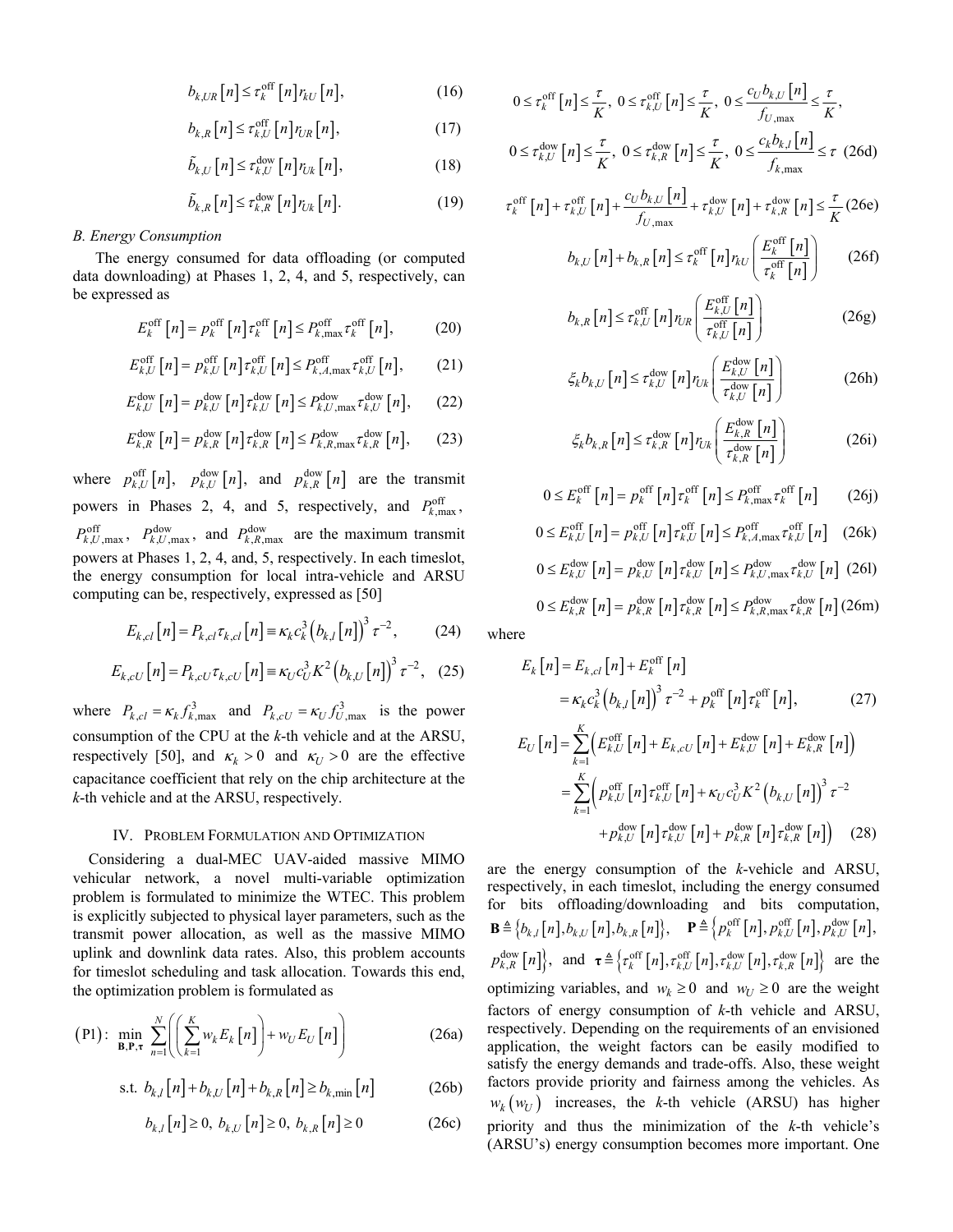observes that  $E_{total}$  in problem (P1) is an increasing function of the offloaded data. Hence, offloading should be realized, only if local computation violates latency constraints.

## *Lemma 1:* Problem (P1) is a convex problem.

*Proof:* From (26a) (27), and (28), we can conclude that the objective function of problem (P1) is convex with respect to (w.r.t.) **P**,  $b_{k,l}[n]$ , and  $b_{k,l}[n]$ , since its Hessian matrix is positive semidefinite. Also, the expressions in constraints (26b)-(26e) and (26j)-(26m) are linear. Moreover, the righthand-side of  $(26f)-(26i)$  are concave, since  $f(x,t) = t \log(1 + x/t)$  with  $t > 0$  is concave [51]. Therefore, Problem (P1) is a convex problem.

To solve Problem (P1), the Lagrangian dual method is leveraged. The optimal solutions of problem (P1) are given in the following proposition.

*Proposition 1: The optimal computation bits allocated for local computing, offloading to ARSU for computing, and offloading to GRSU for computing via ARSU can be obtained, respectively, as* 

$$
b_{k,l}^*\left[n\right] = \tau \left[\sqrt{\frac{\chi_{1,k,n}}{3w_k\kappa_k c_k^3}}\right]_0^{\frac{f_{k,\max}}{c_k}},\tag{29}
$$

$$
b_{k,U}^*\left[n\right] = \begin{cases} \frac{\tau}{K} \left[ \sqrt{\frac{\zeta_{k,n}}{3w_U \kappa_U c_U^3 f_{U,\max}}} \right]_0^{\frac{f_{U,\max}}{c_U}}, & \zeta_{k,n} \ge 0, \\ 0, & \zeta_{k,n} < 0 \end{cases} \tag{30}
$$

$$
b_{k,R}^*\left[n\right] = \begin{cases} 0, & \mathcal{X}_{3,k,n} + \mathcal{X}_{4,k,n} + \mathcal{X}_{6,k,n} \xi_k - \mathcal{X}_{1,k,n} > 0 \\ \varpi, & \mathcal{X}_{3,k,n} + \mathcal{X}_{4,k,n} + \mathcal{X}_{6,k,n} \xi_k - \mathcal{X}_{1,k,n} = 0 \end{cases} \tag{31}
$$

*where*  $\zeta_{k,n} = f_{U,\max}(\chi_{1,k,n} - \chi_{3,k,n} - \chi_{5,k,n} \xi_k) - \chi_{2,k,n} c_U$ ,  $\omega$  is *an arbitrary non-negative constant, and*  $\chi_{1,k,n}$ ,  $\chi_{2,k,n}$ ,  $\chi_{3,k,n}$ ,  $\chi_{4,k,n}$ ,  $\chi_{5,k,n}$ , and  $\chi_{6,k,n}$  are the non-negative Lagrange *multipliers (dual variables) related with the constraints in (26b), (26e), (26f), (26g), (26h), and (26i), respectively. Also, the optimal transmit power*  $p_k^{\text{off*}}[n]$  *at Phase 1 can be obtained by solving the following equation using numerical solving techniques:* 

$$
w_{k} - \chi_{3,k,n} B \sum_{l=1}^{\min(L_{k},L_{U})} \frac{\lambda_{kU,l}^{2}[n]}{BN_{0}L_{k} \log_{2} \left(1 + \frac{P_{k}^{\text{off}}[n]\lambda_{kU,l}^{2}[n]}{BN_{0}L_{k}}\right)} = 0.
$$
\n(32)

*Moreover, the optimal transmission delay*  $\tau_k^{\text{off}*}[n]$  can be *expressed as in (33), shown at the top of the next page page. Proof:* See Appendix A.

Using (29) and (30), the optimal computation delays  $\tau_{k,cl}^* [n] = c_k b_{k,l}^* [n] / f_{k,\text{max}}$  and  $\tau_{k,cl}^* [n] = c_U b_{k,U}^* [n] / f_{U,\text{max}}$ can be obtained. Also, the optimal energy consumption of the *k*-th vehicle for data offloading at Phase 1 can be expressed as

$$
E_k^{\text{off*}}[n] = p_k^{\text{off*}}[n] \tau_k^{\text{off*}}[n]. \tag{34}
$$

In addition, using (32)-(34) and properly replacing the indices, the optimal transmit powers, transmission delays, and energy consumption at Phases 2, 4, and 5 can be obtained.

*Remark 1: The expressions in (29) and (30) indicate that the weight factor directly controls the division of the task*input bits and the corresponding computation delay. As  $w_k$ and  $w_U$  increase, less task-input data is processed locally and at ARSU, respectively. Also,  $b_{k,U}^*[n]$  decreases, as  $\xi_k$ *increases. Moreover, the k-th vehicle (ARSU) would choose to offload data to ARSU (GRSU) for computing, as far as*   $b_k[n] > b_{k,l}^*[n]$   $(b_{k,UR}[n] > b_{k,U}^*[n]).$ 

To derive closed-form solutions for  $p_k^{\text{off*}}[n]$  and provide network design recommendations, the special, but common, case of highly correlated rank-1 LoS massive MIMO channels is initially studied. This case leads to the lower bound of the achievable rate [41], [45]. Then,  $\mathbf{H}_{kU}[n]$  has one non-zero singular value. Next, the upper bound of the achievable rate is investigated, where this matrix is full-rank and all of its singular values are nonzero and equal. Unlike in Rayleigh channels, orthogonality among the spatially multiplexed signals can be attained in this special case, under strict geometrical constraints and specific orientation of the arrays [43]. Although it is infeasible to adjust the placement of URPAs in highly mobile vehicular scenarios, we investigate the special case of full-rank channels, since it corresponds to the theoretical upper bound of the achievable rate.

*Proposition 2: The optimal transmit power and offloading time at Phase 1 for the lower bound of the achievable rate can be, respectively, obtained as*

$$
p_{k,lb}^{\text{off*}}[n] = \left[ B \left( \frac{\chi_{3,k,n}}{w_k \ln(2)} - \frac{N_0 L_k}{\Phi_{kU}[n]} \right) \right]_0^{p_{k,\text{max}}^{\text{off}}} \tag{35a}
$$

*and as in (35b), shown at the top of the next page, where*   $[n]$  = tr  $(\mathbf{G}_{kU}[n]\mathbf{G}_{kU}^H[n])$  =  $\sum_{l=1}^{\min(L_k, L_U)} \lambda_{kU, l}^2[n]$  $\Phi_{kU}[n] = tr(\mathbf{G}_{kU}[n]\mathbf{G}_{kU}^H[n]) = \sum_{l=1}^{\min(L_k, L_U)} \lambda_{kU,l}^2[n]$  and

 $\left(\cdot\right)^{H}$  *and tr* $\left(\cdot\right)$  *represent the conjugate transpose and trace of matrix, respectively. Moreover, the optimal transmit power and offloading time at Phase 1 for the upper bound of the achievable rate can be, respectively, obtained as* 

$$
p_{k,ub}^{\text{off*}}[n] = \left[\min\left(L_k, L_U\right)p_{k,lb}^{\text{off*}}[n]\right]_0^{p_{k,\text{max}}^{\text{off*}}} \tag{36a}
$$

*and as in (36b), shown at the top of the next page.*

*Proof:* See Appendix B.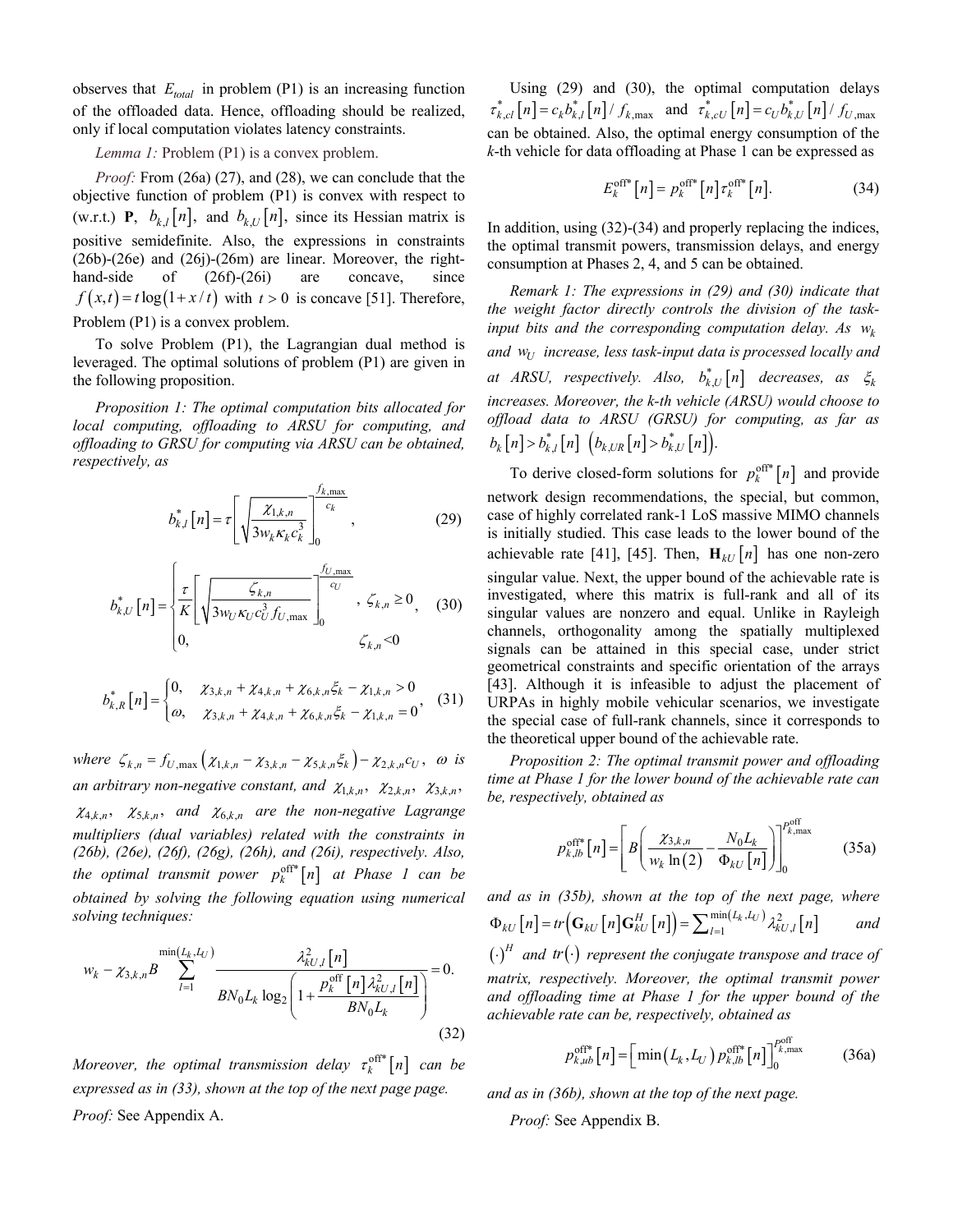$$
t_{k}^{\text{eff}}[n] = \begin{cases} \frac{\tau}{K}, & w_{k}p_{k}^{\text{eff}}[n] + \chi_{2,k,n} - \chi_{3,k,n}B \sum_{l=1}^{\min(L_{k},L_{U})} \log_{2} \left( 1 + \frac{p_{k}^{\text{eff}}[n] \lambda_{kU,l}^{2}(n)}{B N_{0} L_{k}} \right) < 0\\ t_{k}^{\text{eff}*}[n] = \begin{cases} 0, & \frac{\tau}{K} \end{cases}, w_{k}p_{k}^{\text{eff}*}[n] + \chi_{2,k,n} - \chi_{3,k,n}B \sum_{l=1}^{\min(L_{k},L_{U})} \log_{2} \left( 1 + \frac{p_{k}^{\text{eff}*}[n] \lambda_{kU,l}^{2}(n)}{B N_{0} L_{k}} \right) = 0\\ = 0, & w_{k}p_{k}^{\text{eff}*}[n] + \chi_{2,k,n} - \chi_{3,k,n}B \log_{2} \left( 1 + \frac{p_{k}^{\text{eff}*}[n] \lambda_{kU,l}^{2}(n)}{B N_{0} L_{k}} \right) > 0 \end{cases}
$$
(33)  

$$
t_{k,j,b}^{\text{eff}*}[n] = \begin{cases} \frac{\tau}{K}, & w_{k}p_{k,jb}^{\text{eff}*}[n] + \chi_{2,k,n} - \chi_{3,k,n}B \log_{2} \left( 1 + \frac{p_{k,jb}^{\text{eff}*}[n] \Phi_{kU}[n]}{B N_{0} L_{k}} \right) < 0\\ 0, & \frac{\tau_{k,jb}^{\text{eff}*}[n]}{\tau_{k,jb}^{\text{eff}*}[n]} \end{cases}
$$
(35b)  

$$
= 0, \qquad w_{k}p_{k,jb}^{\text{eff}*}[n] + \chi_{2,k,n} - \chi_{3,k,n}B \log_{2} \left( 1 + \frac{p_{k,jb}^{\text{eff}*}[n] \Phi_{kU}[n]}{B N_{0} L_{k}} \right) > 0
$$
  

$$
t_{k,i,b}^{\text{eff}*}[n] = \begin{cases} \frac{\tau}{K}, & w_{k}p_{k,i,b}^{\text{eff}*}[n] + \chi_{2,k,n} - \chi_{3,k,n}B \log_{2} \left( 1 + \frac{p_{k,jb}^{\
$$

*Remark 2: From (35a) and (36a), one concludes that there exists a linear relationship between the optimized transmitted power of a rank-1 and that of a full-rank channel, whereas*   $p_{k,lb}^{\text{off*}}[n] \leq p_{k,ub}^{\text{off*}}[n]$ . As  $\min(L_k, L_U)$  increases,  $p_{k,ub}^{\text{off*}}[n]$ *linearly increases and leads to increased WTEC. Clearly, the massive MIMO channels and system geometry directly affect the energy optimization. In addition, (35a) and (36a) indicate that larger values of*  $w_k$  *correspond to decreased optimized* 

*transmit power and thus decreased*  $E_k^{\text{off}*}[n]$ .

Henceforth, predetermined dual variables are considered. The next step of the optimization procedure is to obtain the optimal dual variables by following the procedure described in Appendix C. Since  $\tau^*$  and  $b_{k,R}^*[n]$  are not unique, we formulate the following linear programming problem:

$$
\text{(P2): } \min_{b_{k,R}[n], \tau} \sum_{n=1}^{N} \left[ \left( \sum_{k=1}^{K} w_k E_k^{\text{off}}[n] \right) + w_U E_U'[n] \right] \tag{37a}
$$

s.t. 
$$
(26c)
$$
,  $(26d)$ ,  $(26e)$ ,  $(26j)$ -(26m)  $(37b)$ 

$$
b_{k,l}^{*}[n] + b_{k,U}^{*}[n] + b_{k,R}[n] \ge b_{k,\min}[n] \qquad (37c)
$$

$$
b_{k,U}^*\left[n\right]+b_{k,R}\left[n\right]\leq\tau_k^{\text{off}}\left[n\right]r_{kU}\left(p_k^{\text{off*}}\left[n\right]\right) \tag{37d}
$$

$$
b_{k,R}\left[n\right] \leq \tau_{k,U}^{\text{off}}\left[n\right]r_{UR}\left(p_{k,U}^{\text{off}*}\left[n\right]\right) \tag{37e}
$$

$$
b_{k,U}^* [n] \xi_k \leq \tau_{k,U}^{\text{dow}} [n] r_{Uk} \left( p_{k,U}^{\text{dow}*} [n] \right) \tag{37f}
$$

$$
b_{k,R}\left[n\right]\xi_k \leq \tau_{k,R}^{\text{dow}}\left[n\right]r_{Uk}\left(p_{k,R}^{\text{dow}*}\left[n\right]\right) \tag{37g}
$$

where  $E'_U[n] = \sum_{k=1}^{K} \left( E_{k,U}^{\text{off}}[n] + E_{k,U}^{\text{dow}}[n] + E_{k,R}^{\text{dow}}[n] \right)$ . Thus, problem (P2) should be solved, in order to obtain the optimal solution to primal problem (P1). Based on the previous results and observations, the subgradient-based Algorithm 1 is proposed to optimally solve this problem. The complexity and running time of Algorithm 1 depends on the number of time slots and the number of vehicles. More importantly, the main complexity of Algorithm 1 lies in steps 4, 5, and 6, where the complexity is  $O(KN)$ ,  $O(KN)$ , and  $O(K^2N^2)$ , respectively [51]. Hence, Algorithm 1 has a total complexity of  $O(K^4N^4)$ . Finally, in Step 9, the complexity mainly depends on solving problem (P2) by CVX [52].

#### V. NUMERICAL RESULTS AND DISCUSSION

In this section, numerical results are presented to illustrate the TCCD  $\tau_{TCCD} = \sum_{n=1}^{N} \sum_{k=1}^{K} \tau_k [n]$  and the WTEC for different values of the key system parameters and under latency constraints. The effectiveness of the massive MIMO and the optimization method is also studied, whereas the convergence performance of the proposed algorithm is also evaluated. The results take into account the number of antennas, the number of vehicles, the computation task size, the relative location of the ARSU w.r.t. the vehicles (GRSU), the time horizon  $T_U$ , the velocity and weight factor of energy consumption of ARSU, and the proportionality ratio between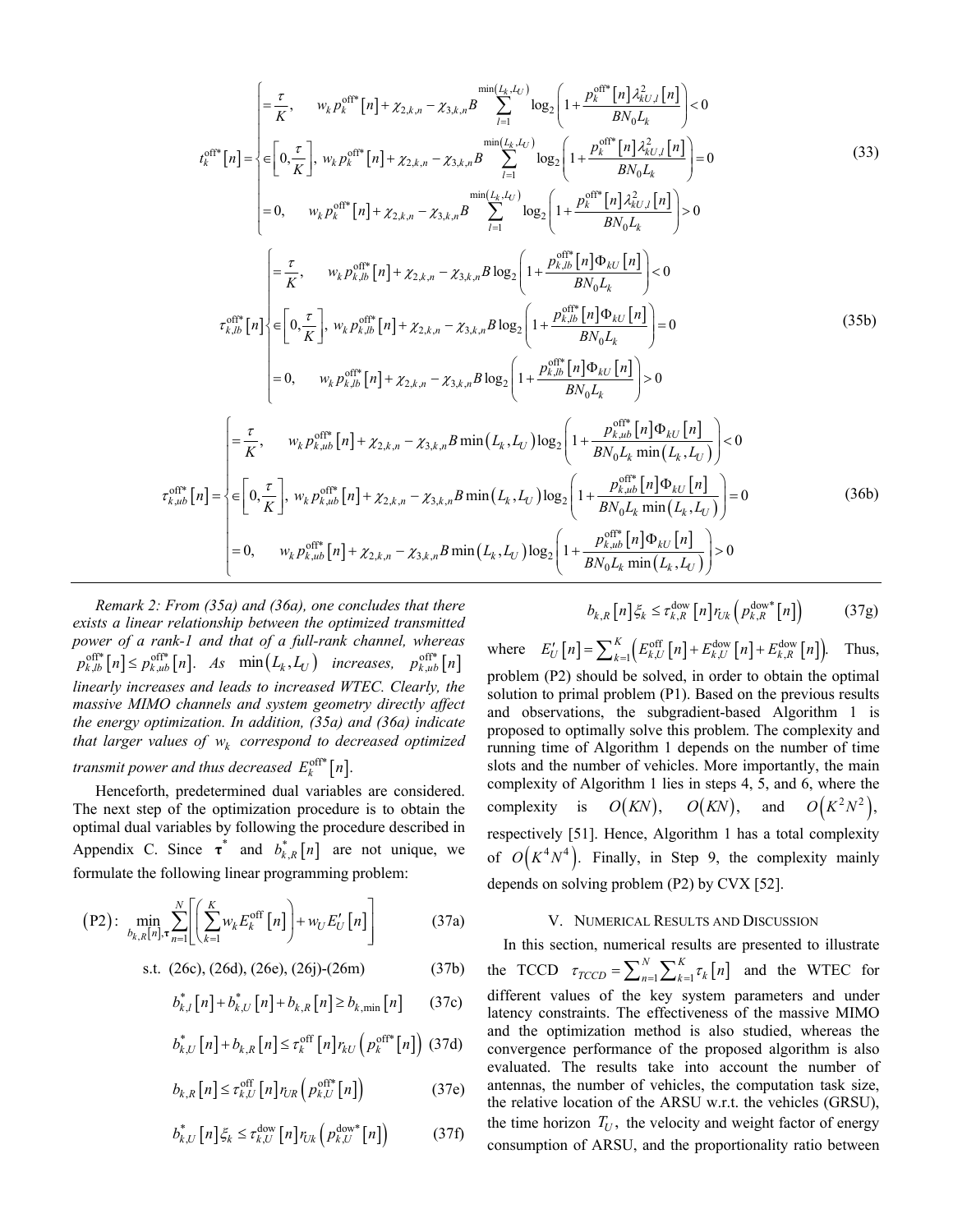offloaded data and computed results. The vector  $\mathbf{B}_V \in \mathbb{R}^{1 \times k}$  is used to represent the set of required computation data (in Mbits), in which the *k*-th entry stands for the required computation task for the *k*-th vehicle per timeslot. Without loss of generality, it is assumed that  $L_k = L_U = L_R$ , whereas the vehicles have identical task requirement. Unless otherwise stated, the values of key parameters are listed in Table I.

Fig. 3 shows the non-optimized and optimized TCCD of Phases 1-5 as a function of the number of vehicles for a rotary-wing ARSU, URPAs with different number of antenna elements, and task requirement  $b_k[n] = 0.5$  Mbit per time slot. Clearly, the delay substantially decreases with the number of antennas and grows with the number of vehicles. Besides, the number of supported vehicles changes with the number of antenna elements. To provide computing services to three vehicles, while satisfying the stringent latency constraints, URPAs with at least 16-elements are required. Meanwhile, the optimized scheme supports a larger number of vehicles, when compared with the non-optimized one, thus revealing the effectiveness of our optimization method.

**Algorithm 1** Optimal Solution to Problem (P1)

- 1: **Set** *K*,  $\{w_k\}$ ,  $w_U$ ,  $T_U$ ,  $\tau$ ,  $f_{k, \max}$ ,  $f_{U, \max}$ ,  $\{c_k\}$ ,  $c_U$  $\{\kappa_k\}, \kappa_U, \{\xi_k\}, \hbar_U, \{\theta_k\}, \theta_R, \{v_k\}, \{\gamma_k\}, \nu_U,$  $\gamma_{U,xy}, \gamma_{U,z}, c_1, c_2, c_3, \nu_{tip}, \nu_0, d_r, s, \rho, G, P_0$  $P_1, \quad P_2, \quad \lambda, \quad \alpha, \quad B, \quad \beta_0, \quad N_0, \quad \left\{ P_{k,\textrm{max}}^{\textrm{off}} \right\}, \quad \left\{ P_{k,U,\textrm{max}}^{\textrm{off}} \right\},$  $\left\{ P_{k, U, \text{max}}^{\text{down}} \right\}, \ \left\{ P_{k, R, \text{max}}^{\text{down}} \right\}, \ \left\{ L_k \right\}, \ \ L_U, \ \ L_R, \ \ \left\{ \delta_k \right\}, \ \ \delta_U, \ \ \delta_R,$  $\beta_x$ ,  $\beta_y$ ,  $\beta_z$ , and the tolerant threshold  $\varepsilon$ .
- 2: **Initialize** the iteration index, the non-optimized dual variables  ${x_\delta}_{\delta=1}^6$  and the ellipsoid (as described in Appendix C). Then, obtain the channel matrices using (11) and decompose these matrices via singular value decomposition (SVD) to obtain the singular values.
- 3: **Repeat**
- 4: Use (29) and (30) and obtain  $b_{k,l}^*[n]$  and  $b_{k,l}^*[n]$ , respectively. Then, numerically solve the equation in (32) and obtain  $\mathbf{P}^*$ . Also, use (33) and obtain  $\mathbf{\tau}^*$ . Calculate the WTEC.
- 5: Solve problem P1-dual defined in (A.3a)-(A.3c) in Appendix A by calculating the subgradients defined in (C.1a)-(C1.f) in Appendix C.
- 6: Update  $\{x_{\delta}\}_{\delta=1}^{6}$  according to the ellipsoid method.
- 7: **End Repeat** until convergence.

8: Let 
$$
\left\{ \mathbf{x}_{\delta}^{*} \right\}_{\delta=1}^{6} \leftarrow \left\{ \mathbf{x}_{\delta} \right\}_{\delta=1}^{6}
$$

9: Use (29) and (30) and obtain  $b_{k,l}^*[n]$  and  $b_{k,l}^*[n]$ , respectively. Update  $P^*$  by re-solving the equation in (32). Then, obtain  $b_{k,R}^*[n]$  and  $\tau^*$  by solving problem (P2) by CVX. Finally, obtain the minimum WTEC.

TABLE I DEFINITION, NOTATION, AND VALUES OF KEY PARAMETERS

| <b>System Parameters</b>                                                                                                                         | Value                                                |
|--------------------------------------------------------------------------------------------------------------------------------------------------|------------------------------------------------------|
| Number of vehicles: $K$                                                                                                                          | 3                                                    |
| Weight factor for energy consumption for $k$ -th                                                                                                 | 1(0.1)                                               |
| vehicle (ARSU): $w_k(w_U)$                                                                                                                       |                                                      |
| Parameters of fixed-wing ARSU: $c_1$ , $c_2$ , $c_3$                                                                                             | $9.26 \cdot 10^{-4}$ , 2250,                         |
|                                                                                                                                                  | 3.33 [26]                                            |
| Parameters of rotary-wing ARSU: $v_{tip}$ , $v_0$ , $d_r$ , s, $\rho$ ,                                                                          | 120, 4.3, 0.6, 0.05,<br>1.225, 0.503,                |
| $G, P_0, P_1, P_2$                                                                                                                               | $12 \cdot 30^3 \cdot 0.4^3 \rho s G / 8,$            |
|                                                                                                                                                  | $1.1 \cdot 20^{3/2}$ / $\sqrt{2\rho G}$ ,            |
|                                                                                                                                                  | 11.46 [26]                                           |
| <b>Computation Parameters</b>                                                                                                                    | Value                                                |
| Task deadline (flight duration of ARSU): $T_U$                                                                                                   | 8 s                                                  |
| Timeslot length: $\tau$                                                                                                                          | 0.2 s [30]                                           |
| Maximum CPU frequency at $k$ -th vehicle (ARSU):                                                                                                 | 1 GHz (3 GHz)                                        |
| $f_{k,\max}(f_{U,\max})$                                                                                                                         |                                                      |
| Required CPU cycles per bit at $k$ -th vehicle (ARSU):                                                                                           | $\overline{10^3 \ (10^3)}$ cycles/bit                |
| $c_k(c_U)$                                                                                                                                       | [30]                                                 |
| CPU capacitance coefficient at $k$ -th vehicle (ARSU):                                                                                           | $10^{-27}$ $(10^{-27})$ [30]                         |
| $\kappa_k(\kappa_U)$                                                                                                                             |                                                      |
| Task size ratio of output data to input data: $\xi_k$                                                                                            | 0.8                                                  |
| <b>Geometrical and Mobility Parameters</b>                                                                                                       | Value                                                |
| Initial height of ARSU: $h_U$                                                                                                                    | $10 \text{ m} [15]$                                  |
| Initial elevation angle of ARSU relative<br>to                                                                                                   | $\pi/3$ , $\pi/4$ , $\pi/6$ , $\pi/3$                |
| $O_1$ , $O_2$ , $O_3$ , $O_R$ , respectively: $\theta_1$ , $\theta_2$ , $\theta_3$ , $\theta_R$                                                  |                                                      |
| Slant, downtilt, and bearing angle, respectively:<br>$\beta_x$ , $\beta_y$ , $\beta_z$                                                           | $\pi/3, \pi/4, \pi/3$                                |
| Velocity and moving direction of $k$ -th vehicle in the                                                                                          | 60 km/h, $\pi/3$                                     |
| azimuth domain, respectively: $v_k$ , $\gamma_k$                                                                                                 |                                                      |
| Velocity and moving direction of ARSU in the<br>azimuth (elevation) domain, respectively:                                                        | $10 \text{ m/s}, \pi/3 \left( \frac{\pi}{9} \right)$ |
| $v_U, \gamma_{U,xy}(\gamma_{U,z})$                                                                                                               |                                                      |
| <b>Wireless Transmission Parameters</b>                                                                                                          | Value                                                |
| Carrier wavelength: $\lambda$                                                                                                                    | $0.15 \text{ m}$                                     |
| Path-loss exponent: $\alpha$                                                                                                                     | 2 [49]                                               |
| Bandwidth for uplink (or downlink): $B$                                                                                                          | 5 MHz                                                |
| Channel gain at reference distance $d_0 = 1$ m: $\beta_0$                                                                                        | -50 dB [30]                                          |
| Variance of AWGN at k-th vehicle, ARSU, and                                                                                                      | $-130$ dBm/Hz $[30]$                                 |
| GRSU: $N_0$                                                                                                                                      |                                                      |
| Max. transmit power in Phase 1, 2, 4, and, 5,                                                                                                    | 35 dBm [30]                                          |
| respectively: $P_{k,\text{max}}^{\text{off}}, P_{k,U,\text{max}}^{\text{off}}, P_{k,U,\text{max}}^{\text{dow}}, P_{k,R,\text{max}}^{\text{dow}}$ |                                                      |
| Number of antennas at k-th vehicle, ARSU, and                                                                                                    | 36, 36, 36                                           |
| GRSU array, respectively: $L_k$ , $L_U$ , $L_R$                                                                                                  |                                                      |
| Inter-element spacing at k-th vehicle, ARSU, and                                                                                                 | $\lambda/2$                                          |
| GRSU antenna array, respectively: $\delta_k$ , $\delta_U$ , $\delta_R$                                                                           |                                                      |

Fig. 4 shows the non-optimized and optimized TCCD as a function of the number of antenna elements for a rotary-wing ARSU and varying task requirement  $\mathbf{B}_V$ . One observes that the TCCD significantly decreases, as the number of antennas increases, owing to the higher data rates and the lower transmission delay. As the number of antennas increases from 16 to 64, up to 1 Mbits and 1.55 Mbits can be supported for the non-optimized and optimized scheme, respectively. Also, using URPAS with relatively small dimensions, e.g., 36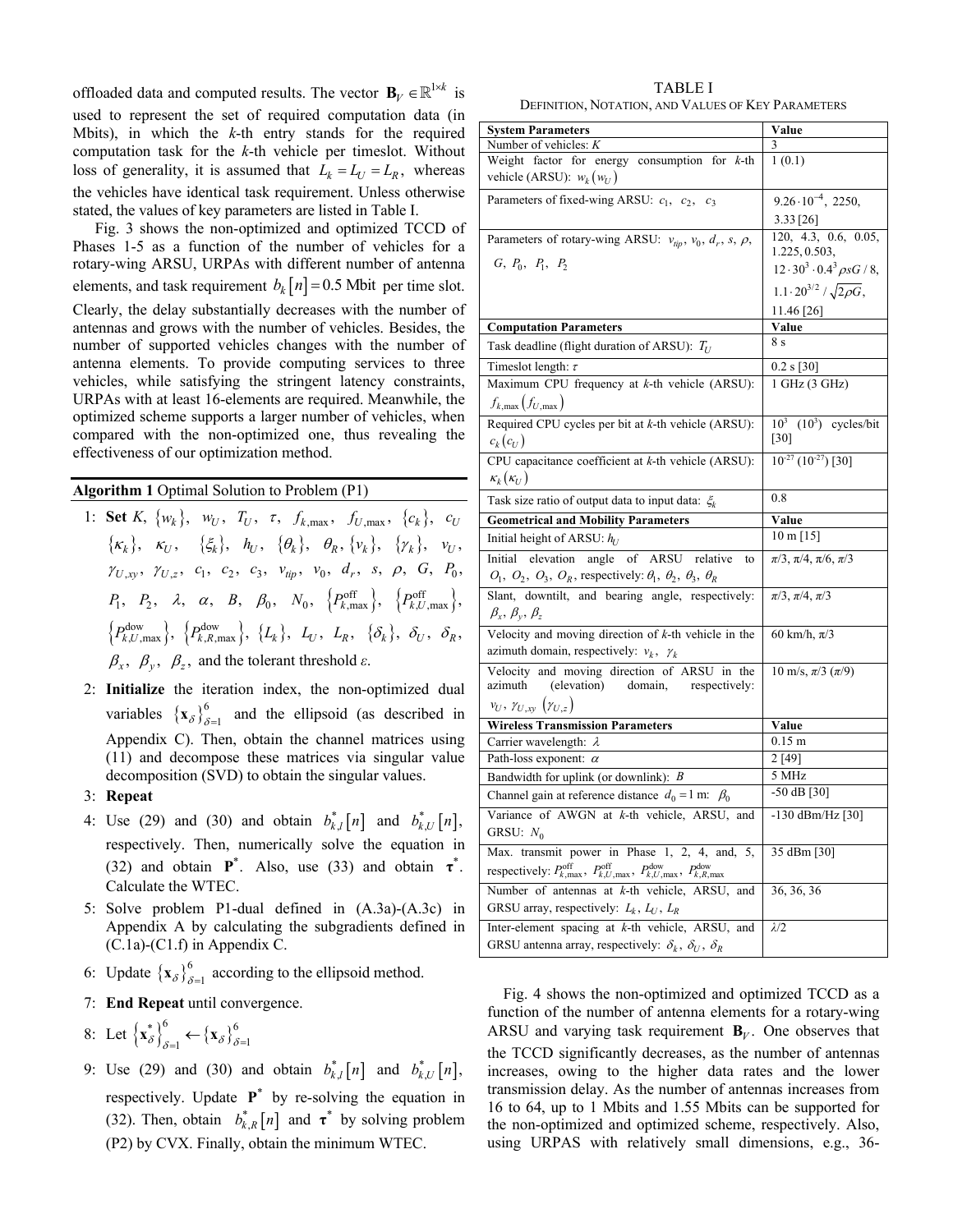element URPAs of 0.45 m x 0.45 m size for the commonly used 2 GHz carrier frequency, up to 0.82 Mbits can be computed per time slot. Besides, using a similar setup and single-antennas less than 0.2 Mbits can be timely executed. Thus, the benefits and feasibility from integrating large-scale antennas on size-constrained conventional vehicles and currently available commercial off-the-shelf UAVs is affirmed. Overall, a reasonable number of antennas should be employed, according to the amount of offloaded data, in order to attain acceptable TCCD, while satisfying practical antenna size constraints. By using mmWave frequency bands, which are potentially available for air-to-ground-communications [53], the antenna arrays can be even more compact and more demanding tasks can be handled.

Fig. 5 investigates the impact of the altitude of a hovering rotary-wing ARSU on the non-optimized WTEC for  $K = 1$ ,  $b_1[n] = 0.6$  Mbits, and varying initial elevation angle of the ARSU w.r.t. the vehicle, i.e.,  $\theta_1$ , and w.r.t. the GRSU, i.e.,  $\theta_R$ . As  $h_U$  increases, the ARSU draws away from both the vehicle and GRSU and more energy is consumed. It is also evident that the WTEC fairly increases as  $\theta_1$  decreases, since the quality of the V2U and U2V channels in terms of the pathloss and correlation is somehow degraded. However, changing  $\theta_R$  is even less influential and negligibly affects the WTEC. Previous results on single-antenna configurations [15], stated that the UAV should be closed to ground nodes to ensure low offloading/downloading energy consumption and support large task sizes. Nevertheless, in this paper, the use of massive MIMO promises meaningfully lower transmission delays and enhanced rates that obliterate such indications and compensate the increased path-loss observed in larger distances. Therefore, this paper suggests that the ARSU should not necessarily approach the moving vehicles and/or GRSU to attain satisfactory WTEC and/or meliorate possible side effects of unstable  $h_U$  due to obstacles and wind/pressure variableness.

By avoiding aimless movements, a significant amount of propulsion energy can be saved thus extending the endurance of the ARSU.



Fig. 3. The non-optimized and optimized TCCD as a function of the number of vehicles for varying number of antennas.



Fig. 4. The non-optimized and optimized TCCD as a function of the task requirement per time slot for varying number of antennas.



Fig. 5. The non-optimized WTEC as a function of the altitude of the ARSU for varying elevation angle of the ARSU.

Figs. 6 illustrates the non-optimized and optimized WTEC as a function of the task requirement per time slot for a fixedwing ARSU and six computing scenarios, including local computing, full offloading and partial offloading. Apparently, the GRSU is not necessary to assist on computation for small values of task bits, e.g., 0.1 Mbits per time slot. However, local computing is subject to a maximum computing capability  $\tau f_{k, \max} / c_k$ , according to (14). Exploiting only the ARSU for computing leads to even greater WTEC, since wireless transmission consumes additional energy. Besides, as indicated in (25), the energy consumption for computing at ARSU exponentially increases with *K.* In order to extend the supported number of task bits, the vehicles and the ARSU may cooperatively handle the computation process with an acceptable growth of the WTEC. On the other hand, demanding computation tasks presuppose the participation of the GRSU for efficient edge computing and slight energy cost. As the task bits increase the vehicles should tend to transmit ideally the entire amount of task bits to the GRSU via the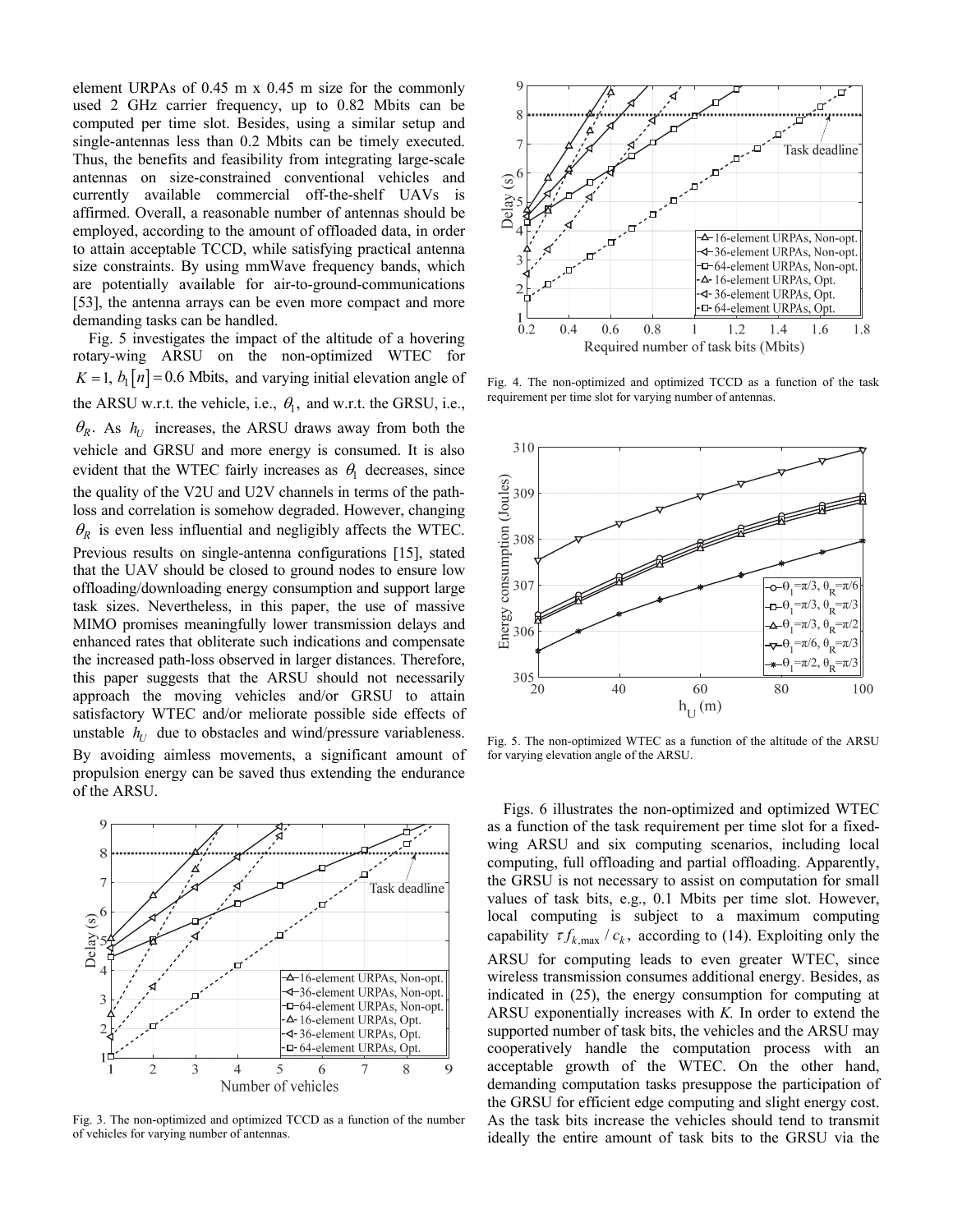ARSU. Clearly, the curves of the optimized schemes outperform the non-optimized ones and depict the advantages of partial offloading by capitalizing on the local computation resources, as well as the MEC resources at ARSU and GRSU. Also, the difference between the non-optimized and optimized schemes enlarges with the task requirement, while the common scenario of rank-1 channels constitutes the most energy-efficient solution.

Fig. 7 shows the curves of the optimized WSEC as a function of the task completion time (flying period) for a fixed-wing ARSU for varying  $v_U$ ,  $w_U$ , and  $\xi_U$ , when the task requirement is  $\mathbf{B}_V = [b_1, b_2, b_3] = [0.6, 0.6, 0.6]$  Mbits and  $\xi_1 = \xi_2 = \xi_3$ . One observes that the consumed energy drastically and linearly increases, as the stringent deadline increases. It is also obvious that WTEC increases as  $v_{U}$  and  $w_U$  step up, since the propulsion energy contributes more to the WTEC. Highly-intensive computation tasks, e.g., videorendering applications and delivery of 360° videos, may lead to  $\xi_k \gg 1$  [54]. However, owing to the enhanced spectral efficiency offered by the massive MIMO channels, changing  $\xi_k$  negligibly affects the WTEC. This is not the case for conventional single-antenna scenarios [15].

Finally, Fig. 8 investigates the convergence efficiency of the proposed Algorithm 1 and demonstrates the optimized WTEC for a fixed-wing ARSU and tolerant threshold  $\epsilon = 10^{-4}$  as a function of the iteration index. It can be seen that the proposed optimized WTEC scheme nearly converges after about 7 iterations, regardless of the task sizes and number of antennas, thus achieving computational effectiveness.

#### VI. CONCLUSIONS AND FUTURE DIRECTIONS

In this paper, a novel WTEC optimization problem for a delay-constrained massive MIMO UAV-aided MEC-enabled vehicular network has been formulated. This problem can be decomposed into multiple convex subproblems that can be solved by the Lagrangian dual method along with an efficient subgradient-based algorithm. Capitalizing on the convenient form of the closed-form solutions, numerical calculations have been carried out to illustrate the mathematical derivations. We showed that the number of antennas determines the number of supported vehicles and the size of offloaded data, under latency constraints. It has been also demonstrated that the vehicles may perform local computation for low task requirements. As task bits increase, partial task offloading is necessary. Since the velocity and weight factor of ARSU control the propulsion energy, the proposed approach has underlined that massive MIMO can counterbalance the distance-dependent path-loss and reduce purposeless mobility of ARSU. This work can be expanded into various fertile research areas. As a pre-determined ARSU's trajectory is considered, the 3-D trajectory optimization is envisioned as a future work. Multiple ARSUs and GRSUs can be utilized along with learning-based methods for intelligent control, in order to extend the network range. Also, massive connectivity can be ensured by adopting NOMA, while mm-wave frequencies can further increase the array gain.



Fig. 6. The non-optimized and optimized WTEC as a function of the task requirement per time slot for different computing scenarios.



Fig. 7. The optimized WTEC as a function of the task completion time for varying velocity of the ARSU, weight factor of the ARSU, and task size ratio of output data to input data.



Fig. 8. The optimized WTEC as a function of the number of iterations for varying task requirement and number of antenna elements.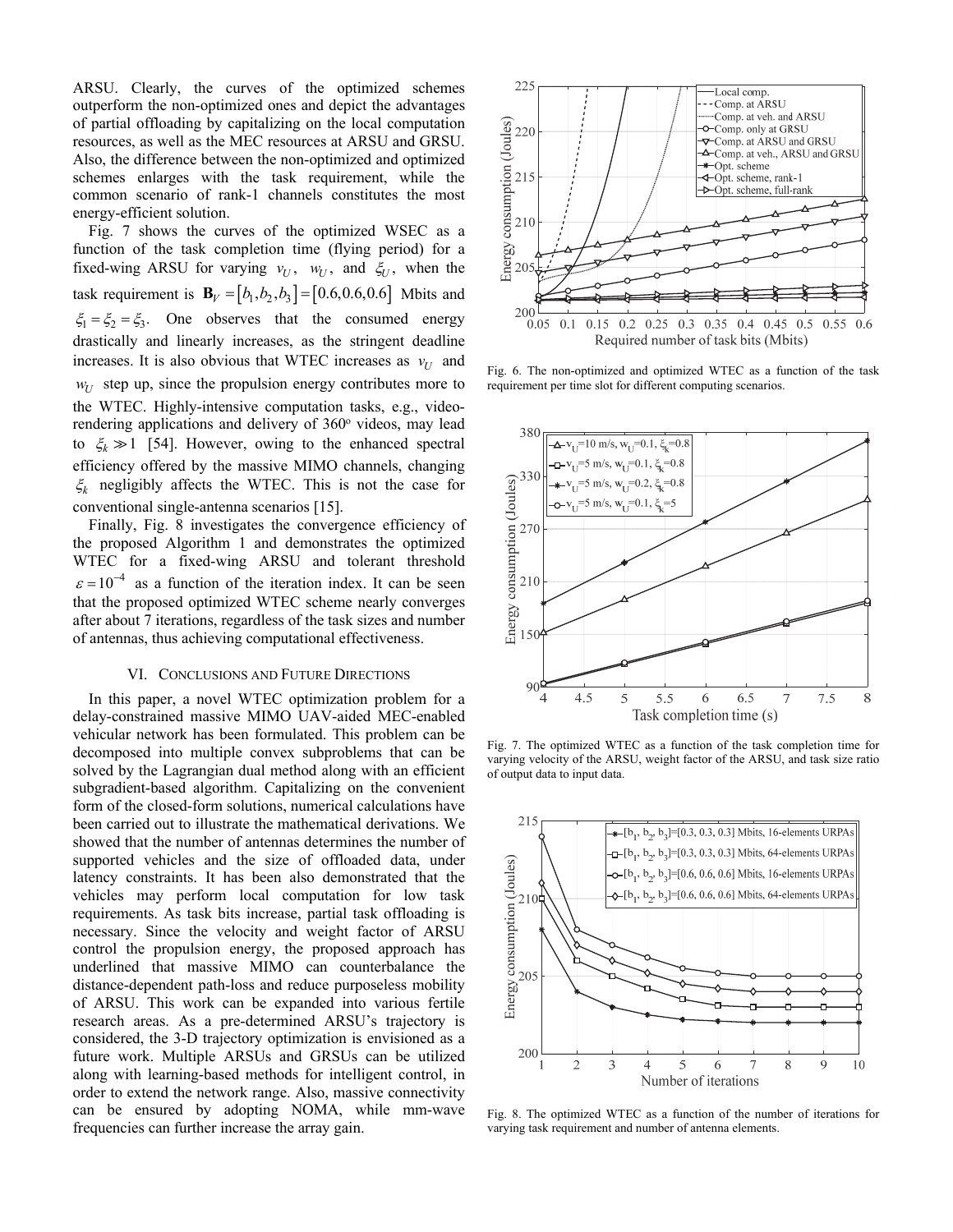#### APPENDIX A PROOF OF PROPOSITION 1

The Lagrange function of problem (P1) can be expressed as in (A.1), shown at the top of the next page, where  $\mathbf{x}_1$ ,  $\mathbf{x}_2$ ,  $x_3$ ,  $x_4$ ,  $x_5$ , and  $x_6$  denote the sets of the dual variables  $\chi_{1,k,n}, \quad \chi_{2,k,n}, \quad \chi_{3,k,n}, \quad \chi_{4,k,n}, \quad \chi_{5,k,n}, \quad \text{and} \quad \chi_{6,k,n}$ respectively. For arbitrary dual variables, the dual function of problem (P1) can be written as

$$
\xi(\mathbf{x}_1, \mathbf{x}_2, \mathbf{x}_3, \mathbf{x}_4, \mathbf{x}_5, \mathbf{x}_6) = \min_{\mathbf{B}, \mathbf{P}, \tau} \mathcal{L}(\mathbf{B}, \mathbf{P}, \tau, \mathbf{x}_1, \mathbf{x}_2, \mathbf{x}_3, \mathbf{x}_4, \mathbf{x}_5, \mathbf{x}_6)
$$
\n(A.2a)  
s.t. (26c), (26d), (26j)-(26m) (A.2b)

Based on the results in [30],  $\xi$ (**x**<sub>1</sub>, **x**<sub>2</sub>, **x**<sub>3</sub>, **x**<sub>4</sub>, **x**<sub>5</sub>, **x**<sub>6</sub>) is bounded, provided that the inequality  $\chi_{3,k,n} + \chi_{4,k,n} + \chi_{6,k,n} \xi_k - \chi_{1,k,n} \ge 0$  holds. Thus, the dual problem of problem (P1) can be expressed as

P1-dual: 
$$
\max_{x_1, x_2, x_3, x_4, x_5, x_6} \xi(x_1, x_2, x_3, x_4, x_5, x_6)
$$
 (A.3a)

$$
\text{s.t. } \{\mathbf{x}_1, \mathbf{x}_2, \mathbf{x}_3, \mathbf{x}_4, \mathbf{x}_5, \mathbf{x}_6\} \succeq 0 \tag{A.3b}
$$

$$
\chi_{3,k,n} + \chi_{4,k,n} + \chi_{6,k,n} \xi_k - \chi_{1,k,n} \ge 0 \text{ (A.3c)}
$$

Since problem (P1) is convex, the Slater's condition is satisfied [51]. Owing to the strong duality between (P1) and (P1-dual), we obtain the optimal solution of problem (P1) by solving its dual problem, i.e., problem (P1-dual). For arbitrary values of  $\{x_{\delta}\}_{\delta=1}^{6}$ , we obtain the dual function by solving the problem defined in (A.3). This problem can be rewritten into a set of *KN* independent subproblems. Thus, we can further decompose these subproblems into several subproblems w.r.t. each vehicle. These subproblems are convex and their solutions satisfy the Karush–Kuhn–Tucker (KKT) conditions [51].

We define the subproblems related with  $b_{k,l}[n], b_{k,l}[n],$ and  $b_{k, R} [n]$ , respectively as

(L1): 
$$
\min_{b_{k,l}[n]} w_k \kappa_k c_k^3 (b_{k,l}[n])^3 \tau^{-2} - \chi_{1,k,n} b_{k,l}[n]
$$
  
s.t. (26c), (26d)

$$
\begin{aligned} \text{(L2):} \quad & \min_{b_{k,U}[n]} w_U \kappa_U c_U^3 K^2 \left( b_{k,U}[n] \right)^3 \tau^{-2} \\ &+ \left( \frac{\chi_{2,k,n} c_U}{f_{U,\text{max}}} + \chi_{3,k,n} + \chi_{5,k,n} \xi_k - \chi_{1,k,n} \right) b_{k,U}[n] \\ & \text{s.t.} \quad \text{(26c), (26d)} \end{aligned}
$$

(L3): 
$$
\min_{b_{k,R}[n]} (\chi_{3,k,n} + \chi_{4,k,n} + \chi_{6,k,n} \xi_k - \chi_{1,k,n}) b_{k,R}[n]
$$
  
s.t. (26c)

By solving subproblems (L1), (L2), and (L3) with the aid of KKT conditions, we obtain the optimal solutions in (29), (30), and (31), respectively. Also, we define the subproblem, which is related with  $p_k^{\text{off}}[n]$  and  $\tau_k^{\text{off}}[n]$ , as

$$
(L4): \min_{\tau_k^{\text{off}}[n], p_k^{\text{off}}[n]} \left( w_k p_k^{\text{off}}[n] + \chi_{2,k,n} \right) \tau_k^{\text{off}}[n] - \chi_{3,k,n} \tau_k^{\text{off}}[n] B_0 \sum_{l=1}^{\min\{L_k, L_U\}} \log_2 \left( 1 + \frac{p_k^{\text{off}}[n] \lambda_{kU,l}^2[n]}{B_0 N_0 L_k} \right) \text{s.t.} \quad (26d), (26j)
$$

The Lagrangian of subproblem (L4) can be written as

$$
\mathcal{L}_{4}\left(\psi_{1,k,n},\psi_{2,k,n},\psi_{3,k,n},\psi_{4,k,n}\right) = \left(w_{k}p_{k}^{\text{off}}\left[n\right] + \chi_{2,k,n}\right)\tau_{k}^{\text{off}}\left[n\right] \n- \chi_{3,k,n}\tau_{k}^{\text{off}}\left[n\right]B_{0} \sum_{l=1}^{\min(L_{k},L_{U})}\log_{2}\left(1 + \frac{p_{k}^{\text{off}}\left[n\right]\lambda_{kU,l}^{2}\left[n\right]}{B_{0}N_{0}L_{k}}\right) \n- \psi_{1,k,n}\tau_{k}^{\text{off}}\left[n\right] - \psi_{2,k,n}\left(\tau - \tau_{k}^{\text{off}}\left[n\right]\right) - \psi_{3,k,n}p_{k}^{\text{off}}\left[n\right]\tau_{k}^{\text{off}}\left[n\right] \n- \psi_{4,k,n}\left(P_{k,\max}^{\text{off}}\tau_{k}^{\text{off}}\left[n\right] - p_{k}^{\text{off}}\left[n\right]\tau_{k}^{\text{off}}\left[n\right]\right),\n\tag{A.4}
$$

where  $\psi_{1,k,n}$ ,  $\psi_{2,k,n}$ ,  $\psi_{3,k,n}$ , and  $\psi_{4,k,n}$  are non-negative Lagrange multipliers associated with the constraints  $\tau_k^{\text{off}}[n] \geq 0$ ,  $\tau_k^{\text{off}}[n] \leq \tau / K$ ,  $p_k^{\text{off}}[n] \tau_k^{\text{off}}[n] \geq 0$ , and  $p_k^{\text{off}}[n]\tau_k^{\text{off}}[n] \leq P_{k,\text{max}}^{\text{off}}\tau_k^{\text{off}}[n],$  respectively, specified in (26d) and (26j). Based on KKT, the optimal transmit power at Phase 1 can be obtained by solving the equation  $\partial \mathcal{L}_4(\psi_{1,k,n}, \psi_{2,k,n}, \psi_{3,k,n}, \psi_{4,k,n}) / \partial p_k^{\text{off}}[n] = 0, \quad \text{which} \quad \text{is}$ defined in (32), using numerical solving techniques. Then,  $\tau_k^{\text{off*}}[n]$  can be obtained by substituting  $p_k^{\text{off*}}[n]$  into subproblem  $(L4)$  and is expressed as in  $(33)$ .

## APPENDIX B PROOF OF PROPOSITION 2

The lower bound of the achievable rate can be expressed as [41], [45]

$$
r_{kU,lb}[n] = B \log_2 \left( 1 + \frac{p_k^{\text{off}}[n] \Phi_{kU}[n]}{BN_0L_k} \right). \tag{B.1}
$$

Using (B.1) instead of (12), and solving the equation  $\partial \mathcal{L}_4(\psi_{1,k,n}, \psi_{2,k,n}, \psi_{3,k,n}, \psi_{4,k,n}) / \partial p_k^{\text{off}}[n] = 0$ , we obtain the optimal solution in (35a). Then, the optimal solution in (35b) can be obtained by substituting  $p_{k,lb}^{\text{off}*}[n]$  into subproblem (L4). Also, the upper bound of the achievable rate is expressed as [41], [45]

$$
r_{kU,ub}[n] = B \min(L_k, L_U) \log_2 \left( 1 + \frac{p_k^{\text{off}}[n] \Phi_{kU}[n]}{BN_0 L_k \min(L_k, L_U)} \right). \text{(B.2)}
$$

Similarly, using (B.2), one can obtain (36a) and then (36b).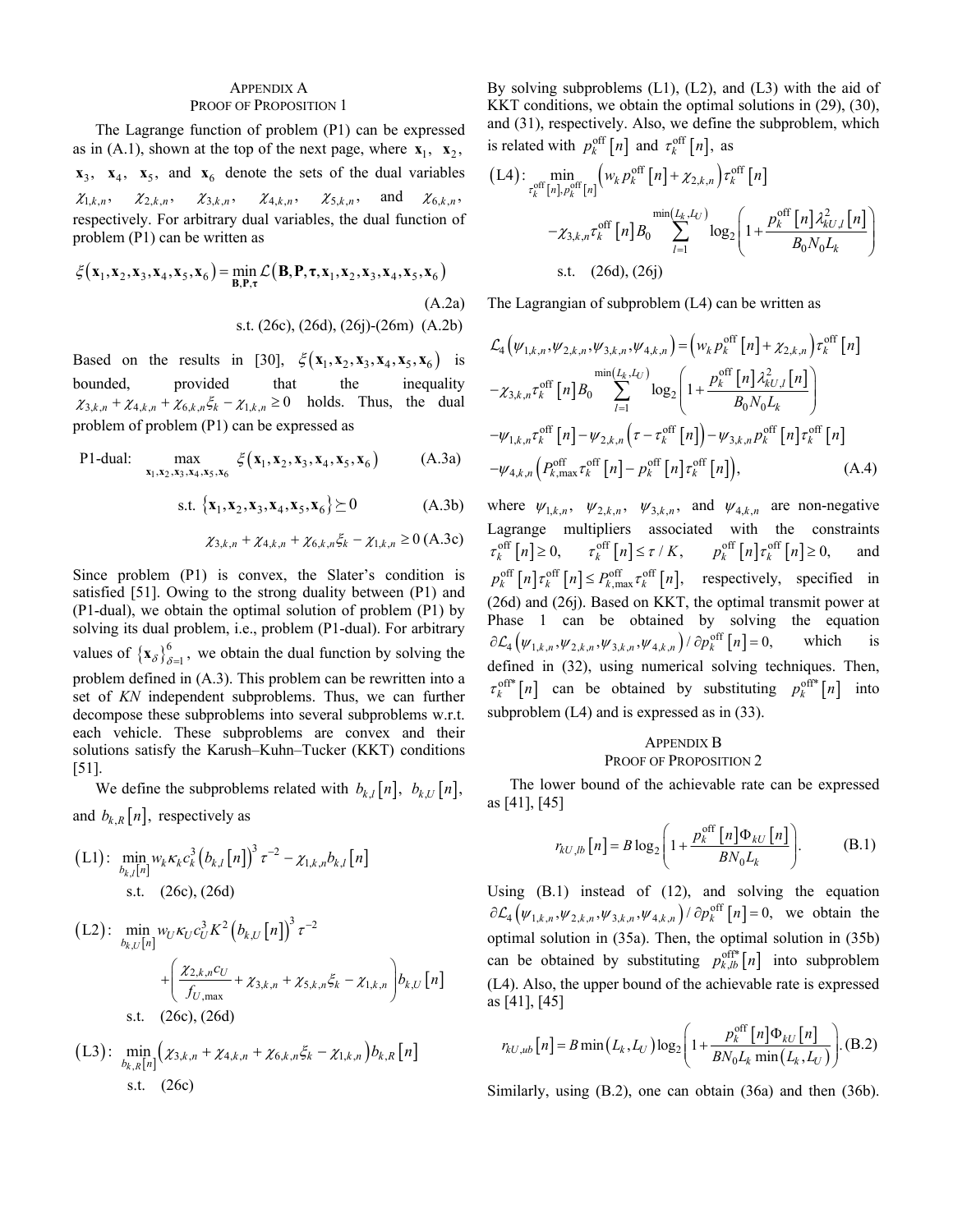$$
\mathcal{L}(\mathbf{B}, \mathbf{P}, \tau, \mathbf{x}_{1}, \mathbf{x}_{2}, \mathbf{x}_{3}, \mathbf{x}_{4}, \mathbf{x}_{5}, \mathbf{x}_{6}) = \sum_{n=1}^{N} \sum_{k=1}^{K} \left[ w_{k} \kappa_{k} c_{k}^{3} (b_{k,l}[n])^{3} \tau^{-2} + w_{k} p_{k}^{\text{off}} [n] \tau_{k}^{\text{off}} [n] \tau_{k}^{\text{off}} [n] \right]
$$
\n
$$
+ w_{U} \sum_{n=1}^{N} \sum_{k=1}^{K} \left[ p_{k,U}^{\text{off}} [n] \tau_{k,U}^{\text{off}} [n] + \kappa_{U} c_{U}^{3} K^{2} (b_{k,U}[n])^{3} \tau^{-2} + p_{k,U}^{\text{dow}} [n] \tau_{k,U}^{\text{dow}} [n] + p_{k,R}^{\text{dow}} [n] \tau_{k,R}^{\text{dow}} [n] \right]
$$
\n
$$
+ \sum_{n=1}^{N} \sum_{k=1}^{K} \sum_{k=1}^{K} \chi_{1,k,n} b_{k,\min} [n] - \sum_{n=1}^{N} \sum_{k=1}^{K} \sum_{k=1, k,n} \chi_{1,k,n} b_{k,l}[n] + \sum_{n=1}^{N} \sum_{k=1}^{K} \left( \frac{\chi_{2,k,n} c_{U}}{f_{U,\max}} + \chi_{3,k,n} + \chi_{5,k,n} \xi_{k} - \chi_{1,k,n} \right) b_{k,U}[n] - \sum_{n=1}^{N} \sum_{k=1}^{K} \sum_{k=1}^{K} \chi_{2,k,n} \tau_{k,U}^{\text{off}} [n]
$$
\n
$$
+ \sum_{n=1}^{N} \sum_{k=1}^{K} \left( \chi_{3,k,n} + \chi_{4,k,n} + \chi_{6,k,n} \xi_{k} - \chi_{1,k,n} \right) b_{k,R}[n] + \sum_{n=1}^{N} \sum_{k=1}^{K} \chi_{2,k,n} \tau_{k,U}^{\text{dow}} [n] + \sum_{n=1}^{N} \sum_{k=1}^{K} \chi_{2,k,n} \tau_{k,U}^{\text{off}} [n] + \sum_{n=1}^{N} \sum_{k=1}^{K}
$$

## APPENDIX C DERIVATION OF OPTIMAL DUAL VARIABLES

In order to obtain the optimal dual variables, the problem (P1-dual), which is defined in (A3), should be solved. This problem is convex but non-differentiable and can be iteratively solved using the subgradient ellipsoid method [51]. The convergence of the ellipsoid method is guaranteed by the convexity of problem (P1-dual) [51]. Let  $\Delta x$  be the subgradient of the objective function in  $(A.3)$  w.r.t.  $\mathbf{x}$ . Then, we obtain

$$
\Delta \mathbf{x}_1 = b_{k,U} [n] + b_{k,R} [n] - \tau_k^{\text{off}} [n] r_{kU} \left( \frac{E_k^{\text{off}} [n]}{\tau_k^{\text{off}} [n]} \right), \quad \text{(C.1a)}
$$

$$
\Delta \mathbf{x}_2 = b_{k,R} [n] - \tau_{k,U}^{\text{off}} [n] r_{UR} \left( \frac{E_{k,U}^{\text{off}} [n]}{\tau_{k,U}^{\text{off}} [n]} \right), \quad (C.1b)
$$

$$
\Delta \mathbf{x}_{3} = \xi_{k} b_{k,U} [n] - \tau_{k,U}^{\text{down}} [n] r_{Uk} \left( \frac{E_{k,U}^{\text{down}} [n]}{\tau_{k,U}^{\text{down}} [n]} \right), \qquad \text{(C.1c)}
$$

$$
\Delta \mathbf{x}_4 = \xi_k b_{k,R} [n] - \tau_{k,R}^{\text{dow}} [n] r_{l,k} \left( \frac{E_{k,R}^{\text{dow}} [n]}{\tau_{k,R}^{\text{dow}} [n]} \right), \quad (C.1d)
$$

$$
\Delta \mathbf{x}_5 = b_{k,\min} [n] - b_{k,l} [n] - b_{k,l} [n] - b_{k,R} [n], \quad \text{(C.1e)}
$$

$$
\Delta \mathbf{x}_{6} = \tau_{k}^{\text{off}} \left[ n \right] + \tau_{k,U}^{\text{off}} \left[ n \right] + \frac{c_{U} b_{k,U} \left[ n \right]}{f_{U,\text{max}}} + \tau_{k,U}^{\text{dow}} \left[ n \right] + \tau_{k,R}^{\text{dow}} \left[ n \right] - \tau / K.
$$
 (C.1f)

#### **REFERENCES**

- [1] W. Duan, J. Gu, M. Wen, G. Zhang, Y. Ji and S. Mumtaz, "Emerging Technologies for 5G-IoV Networks: Applications, Trends and Opportunities," *IEEE Network*, vol. 34, no. 5, pp. 283-289, Sep./Oct. 2020.
- [2] L. Thibault, G. De Nunzio and A. Sciarretta, "A Unified Approach for Electric Vehicles Range Maximization via Eco-Routing, Eco-Driving, and Energy Consumption Prediction," *IEEE Trans. on Intelligent Vehicles*, vol. 3, no. 4, pp. 463-475, Dec. 2018.
- [3] Z. Ning, X. Wang and J. Huang, "Mobile Edge Computing-Enabled 5G Vehicular Networks: Toward the Integration of Communication and Computing," *IEEE Trans. Technol Magaz.*, vol. 14, no. 1, pp. 54-61, Mar. 2019.
- [4] H. Guo, J. Liu, J. Ren and Y. Zhang, "Intelligent Task Offloading in Vehicular Edge Computing Networks," *IEEE Wireless Communications*, vol. 27, no. 4, pp. 126-132, Aug. 2020.
- [5] J. Wang, D. Feng, S. Zhang, J. Tang and T. Q. S. Quek, "Computation Offloading for Mobile Edge Computing Enabled Vehicular Networks," *IEEE Access*, vol. 7, pp. 62624-62632, 2019.
- [6] J. Zhou, D. Tian, Y. Wang, Z. Sheng, X. Duan and V. C. M. Leung, "Reliability-Oriented Optimization of Computation Offloading for Cooperative Vehicle-Infrastructure Systems," *IEEE Signal Processing Letters*, vol. 26, no. 1, pp. 104-108, Jan. 2019.
- [7] J. Zhao, Q. Li, Y. Gong and K. Zhang, "Computation Offloading and Resource Allocation For Cloud Assisted Mobile Edge Computing in Vehicular Networks," *IEEE Transactions on Vehicular Technology*, vol. 68, no. 8, pp. 7944-7956, Aug. 2019.
- [8] Y. Liu, H. Yu, S. Xie and Y. Zhang, "Deep Reinforcement Learning for Offloading and Resource Allocation in Vehicle Edge Computing and Networks," *IEEE Transactions on Vehicular Technology*, vol. 68, no. 11, pp. 11158-11168, Nov. 2019.
- [9] J. Zhang, H. Guo, J. Liu and Y. Zhang, "Task Offloading in Vehicular Edge Computing Networks: A Load-Balancing Solution," *IEEE Trans. on Vehicular Technology*, vol. 69, no. 2, pp. 2092-2104, Feb. 2020.
- [10] A. Boukerche and V. Soto, "An Efficient Mobility-Oriented Retrieval Protocol for Computation Offloading in Vehicular Edge Multi-Access Network," *IEEE Trans. on Intelligent Transportation Systems*, vol. 21, no. 6, pp. 2675-2688, June 2020.
- [11] Z. Ning et al., "Intelligent Edge Computing in Internet of Vehicles: A Joint Computation Offloading and Caching Solution," *IEEE Trans. on Intelligent Transportation Systems*. doi: 10.1109/TITS.2020.2997832.
- [12] F. Zhou, R. Q. Hu, Z. Li and Y. Wang, "Mobile Edge Computing in Unmanned Aerial Vehicle Networks," *IEEE Wireless Communications*, vol. 27, no. 1, pp. 140-146, Feb. 2020.
- [13] Yan Li, Nikolaos I. Miridakis, Theodoros A. Tsiftsis, Guanghua Yang, and Minghua Xia, "Air-to-Air Communications Beyond 5G: A Novel 3D CoMP Transmission Scheme," *IEEE Trans. on Wireless Communications*, vol. 19, no. 11, pp. 7324-7338, Nov. 2020.
- [14] N. Nomikos, E. T. Michailidis, P. Trakadas, D. Vouyioukas, H. Karl, J. Martrat, T. Zahariadis, K. Papadopoulos, and S. Voliotis, "A UAV-Based Moving 5G RAN for Massive Connectivity of Mobile Users and IoT Devices," Vehicular Communications, vol. 25, 2020, 100250.
- [15] X. Hu, K. Wong, K. Yang and Z. Zheng, "UAV-Assisted Relaying and Edge Computing: Scheduling and Trajectory Optimization," *IEEE Trans. on Wirel. Commun.*, vol. 18, no. 10, pp. 4738-4752, Oct. 2019.
- [16] Q. Hu, Y. Cai, G. Yu, Z. Qin, M. Zhao and G. Y. Li, "Joint Offloading and Trajectory Design for UAV-Enabled Mobile Edge Computing Systems," *IEEE Internet of Things Journal*, vol. 6, no. 2, pp. 1879-1892, Apr. 2019.